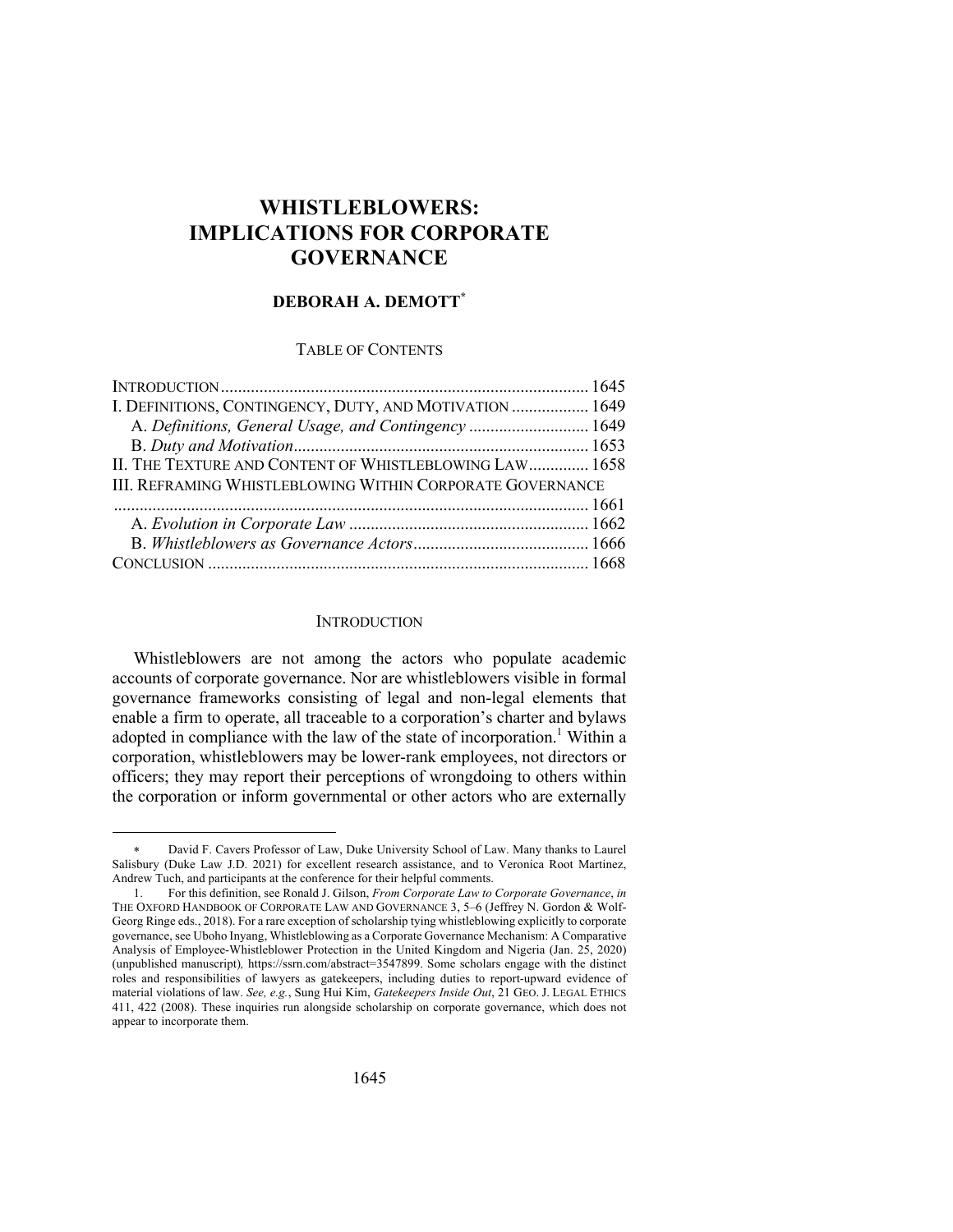situated. Nonetheless, it is striking how often retrospective accounts of corporate scandals involve episodes of whistleblowing associated with governance and compliance failures in one form or another.2 An influential quantitative study of major financial frauds found that, in the aggregate, actors outside the traditional governance cast of characters and formallyappointed gatekeepers accounted for a substantial share of fraud detection, prompting the authors' observation that it "takes a village" to discern the presence of much fraudulent activity.<sup>3</sup>

Focusing primarily on internal whistleblowing, this article argues that incorporating whistleblowers into formal governance structures could spur more proactive involvement by directors in monitoring compliance with law and regulation. Whistleblowing is significant to internal compliance functions because it reveals private information suggestive of wrongdoing,<sup>4</sup> often furnished by actors within an organization who are not subject to duties to blow the whistle. Credible whistleblowers create friction that abrades the plausibility of officially sanctioned narratives. Their reports (especially when ignored) can furnish valuable documentation in after-thefact investigations of corporate fraud and other major compliance failures, as can retaliation against whistleblowers.<sup>5</sup> By charging the board with responsibility for adopting and overseeing the implementation of compliance policies with whistleblower components—as one state has done<sup>6</sup>—formal organizational statutes would underscore the importance of proactive engagement by directors and increase the likelihood that whistleblower reports would be used more effectively. To be sure, whistleblowers can be mistaken and may act from a mixture of motives, with the consequence that whistleblowing comes with costs as well as benefits. <sup>7</sup> Thus, how best to structure a whistleblowing policy and handle reports should fall within the board's exercise of good faith business judgment.

The principal value of internal whistleblowing stems from its creation of friction, whether to gain the attention of higher-level executives or internal compliance functions and personnel; internal reports may also be tied to

<sup>2.</sup> For examples, see Veronica Root Martinez, *Complex Compliance Investigations*, 120 COLUM. L. REV. 249 (2020).

<sup>3.</sup> Alexander Dyck, Adair Morse & Luigi Zingales, *Who Blows the Whistle on Corporate Fraud?*, 65 J. FIN. 2213, 2213 (2010). In particular, employees, the media, and industry regulators, not present in traditional accounts of corporate governance, accounted for forty-three percent of the cases in which major frauds were detected. *Id.* at 2226.

<sup>4.</sup> Geoffrey Parsons Miller, *The Compliance Function: An Overview*, *in* THE OXFORD HANDBOOK OF CORPORATE LAW AND GOVERNANCE, *supra* note 1, at 981, 995.

<sup>5.</sup> *See infra* text accompanying note 18.

<sup>6.</sup> N.Y. NOT-FOR-PROFIT CORP. LAW § 715-b (LexisNexis 2021).

<sup>7.</sup> On the range of whistleblowers' potential motivations, see *infra* text accompanying notes 51–74.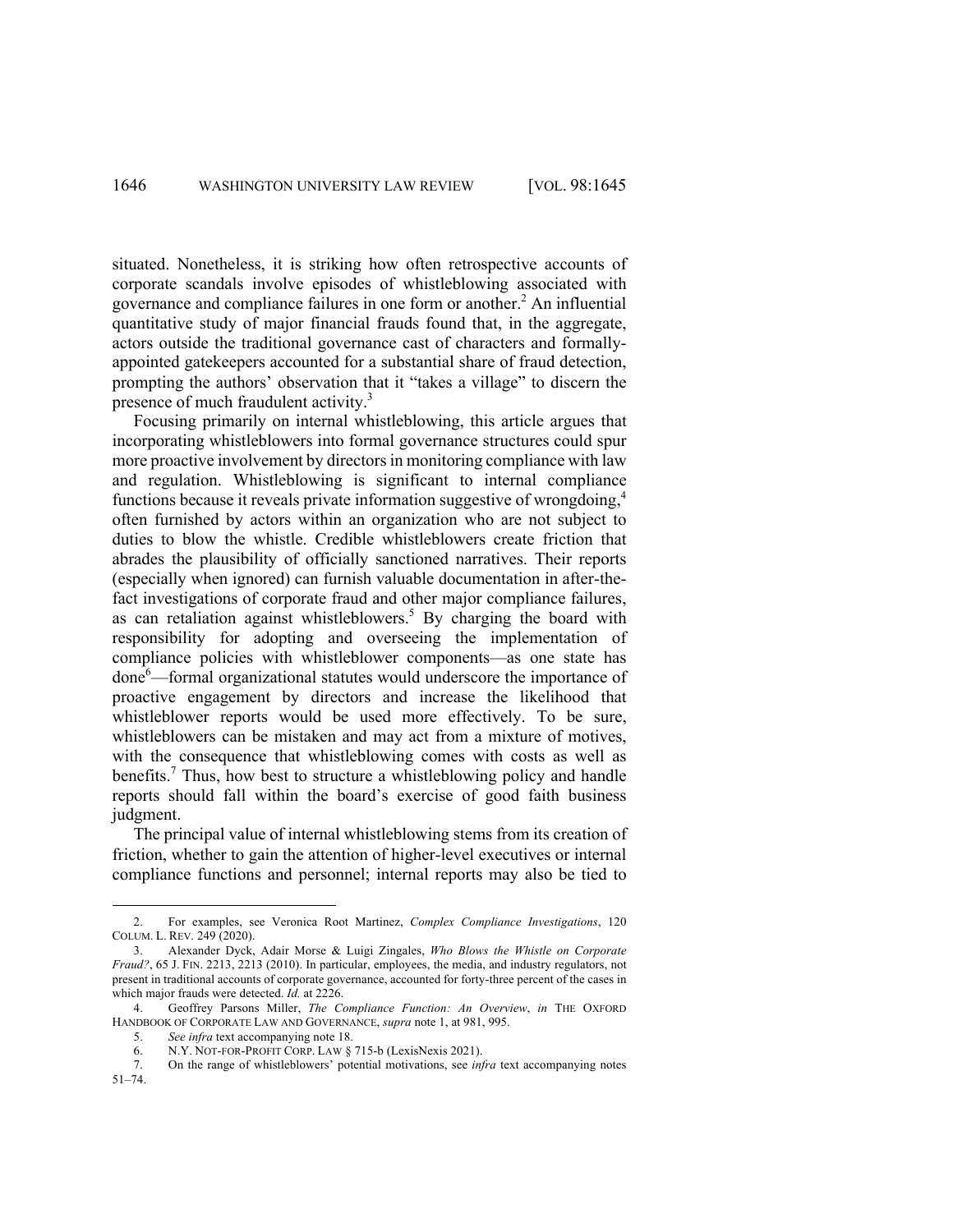revelations to investigative news media and law-enforcement authorities, which complicates the analysis. To illustrate more concretely, consider one of recent history's best-known whistleblowers, Tyler Schultz, who found his first job after graduating from Stanford at Theranos, Inc., working on the immunoassay team.8 Commenting later—in the wake of his anonymously-made report to a state regulator, revelations to a board member and the CEO, and extensive conversations with an investigative reporter, culminating in the collapse of Theranos with legal repercussions for its principals—Mr. Schultz divided the company into two realms.<sup>9</sup> These were "the carpeted world," inhabited by senior management, the board, and marketing officials, distinct from "the tiled world," a separate domain of testing laboratories in which lab personnel struggled with malfunctioning equipment manufactured by Theranos.<sup>10</sup> By whistleblowing, denizens of the tiled world can create friction for their colleagues and superiors in the carpeted world. Whistleblowers' reports call into question assumed factual premises or disrupt a preferred narrative, whether of business success, legal compliance, or both. And information revealed by externally-oriented whistleblowing can arc over the hushed environs of the carpeted world to reach audiences explicitly charged with publicly-oriented missions. The friction that whistleblowers create can also help overcome the blind spots of compliance chiefs themselves who, increasingly drawn from the ranks of elite lawyers, may overlook risks inherent in the propensities of others to cheat to meet organizational metrics for performance, having themselves always succeeded (without cheating) when confronted by challenges.<sup>11</sup> To be sure, in more neutral terms whistleblowers furnish private information suggestive of wrongdoing<sup>12</sup> and serve as a mechanism to furnish information that alerts others to suspicions of wrongdoing.<sup>13</sup> But the act of whistleblowing—potentially risky and almost always contrarian in one sense or another, even when required to fulfill a duty—is charged in a fashion that is understated by more neutral terminology, underscoring its propensity to generate friction.

The article opens by examining questions of definition, contingency, duty, and motivation that are associated with whistleblowing.<sup>14</sup> Definition

<sup>8.</sup> Markkula Center for Applied Ethics, *In His Own Words: The Theranos Whistleblower*, YOUTUBE (May 22, 2019), https://www.youtube.com/watch?v=9wf\_2KYRPWQ [https://perma.cc.ME E2-7D6D].

<sup>9.</sup> *Id.*

<sup>10.</sup> *Id.*

<sup>11.</sup> Miriam H. Baer, *Compliance Elites*, 88 FORDHAM L. REV. 1599, 1599 (2020) (identifying blind spots of high-performing lawyers in connection with performance metrics that can lead others to cheat).<br> $12$ .

Miller, *supra* note 4, at 995.

<sup>13.</sup> Donald C. Langevoort, *Cultures of Compliance*, 54 AM. CRIM. L. REV. 933, 939 (2017).

<sup>14.</sup> *See infra* Part I.A.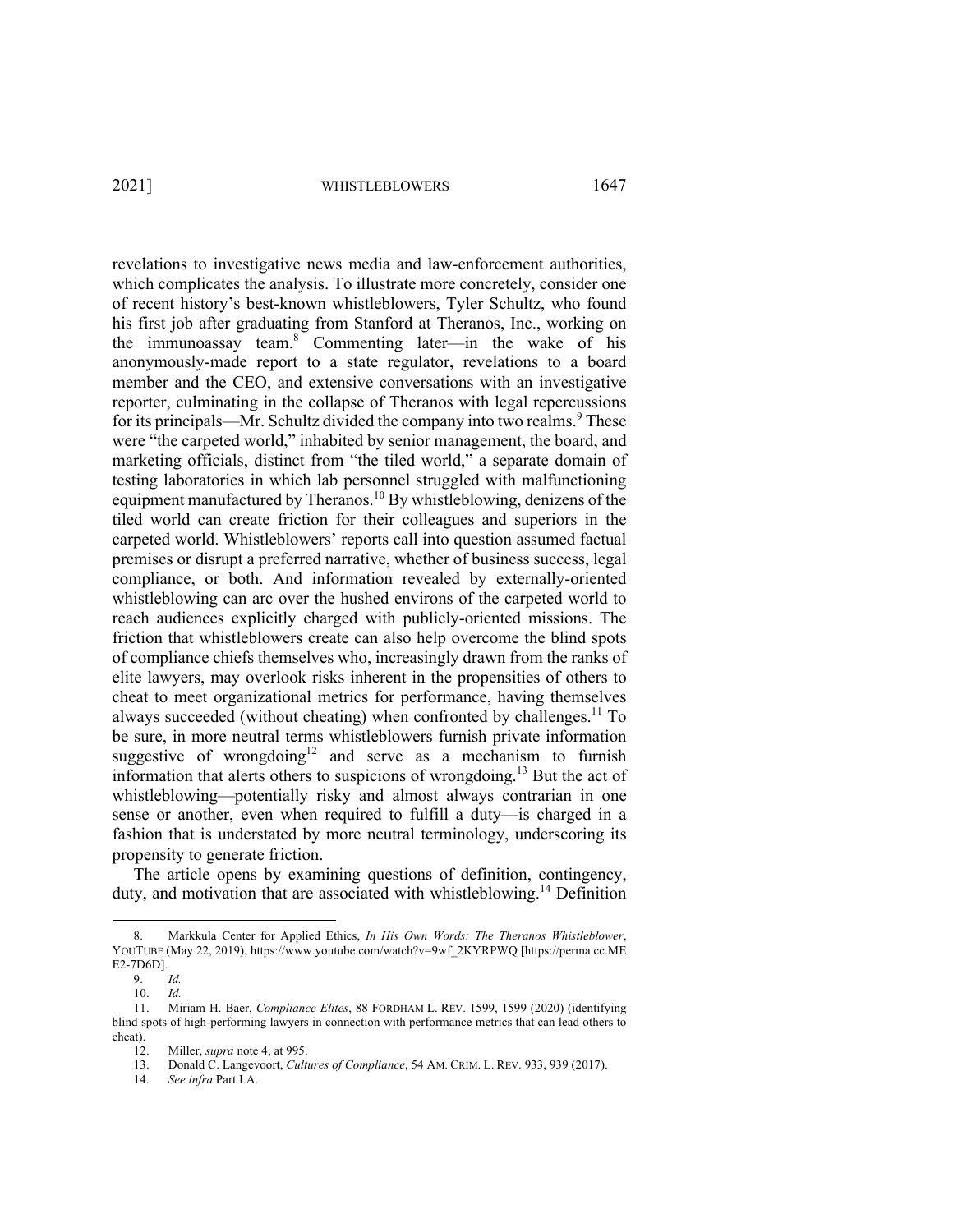is important within statutory structures and common law doctrines that protect and sometimes reward the revelation of information when requisites of the definition are satisfied. But not all actors referred to as "whistleblowers" fit within these formal definitions. Moreover, the causal connection between a revelation and an outcome—the detection of wrongdoing—can be highly contingent, as the Theranos example illustrates.<sup>15</sup> Many whistleblowers are not subject to duties to report, which situates them outside analytic frameworks in which duty serves as the central structuring point.<sup>16</sup> And what motivates an individual's decision to blow the whistle is often unknowable, in particular the extent to which the decision stems from a calculated weighing of externally-imposed potential costs and benefits, as opposed to an intrinsic motivation to do the right thing.<sup>17</sup> Reward and protection systems for whistleblowing implicitly reflect judgments about motivation but may not optimally account for the likelihood of adverse consequences feared or suffered by many whistleblowers. The next portion of the article briefly surveys the patchwork that comprises whistleblowing law in the United States, stressing that highly salient scandals generally precede the adoption of whistleblowing regimes.

Against this background, the article turns to corporate law and governance in the United States, arguing that both are more dynamic and less static than some academic accounts assume. Nothing inherent to either corporate law or governance bars the formal incorporation of mandated whistleblower protection into organic organizational law. Directors' duties of loyalty under contemporary Delaware law encompass invigorated oversight of legal and regulatory compliance. And although the posture of the compliance function itself—motivated by internal concerns to assure the appropriate use of assets but also by externally imposed governmental pressures—is contested within corporate governance practice and scholarship, its presence and impact are undeniable elements of how contemporary organizations function. Situated within organizational law, the legal regime applicable to whistleblowing would have greater coherence and uniformity across firms incorporated in a particular jurisdiction, complementing the operation of any whistleblowing laws specific to the firm's industry or other circumstances. Embedded in organizational law, whistleblowing would also become freshly visible to lawyers who advise organizations and furnish an additional formal basis on which lawyers could

<sup>15.</sup> *See infra* text accompanying notes 24–30.

<sup>16.</sup> *See infra* text accompanying notes 50–53.

<sup>17.</sup> *See infra* text accompanying notes 54–78.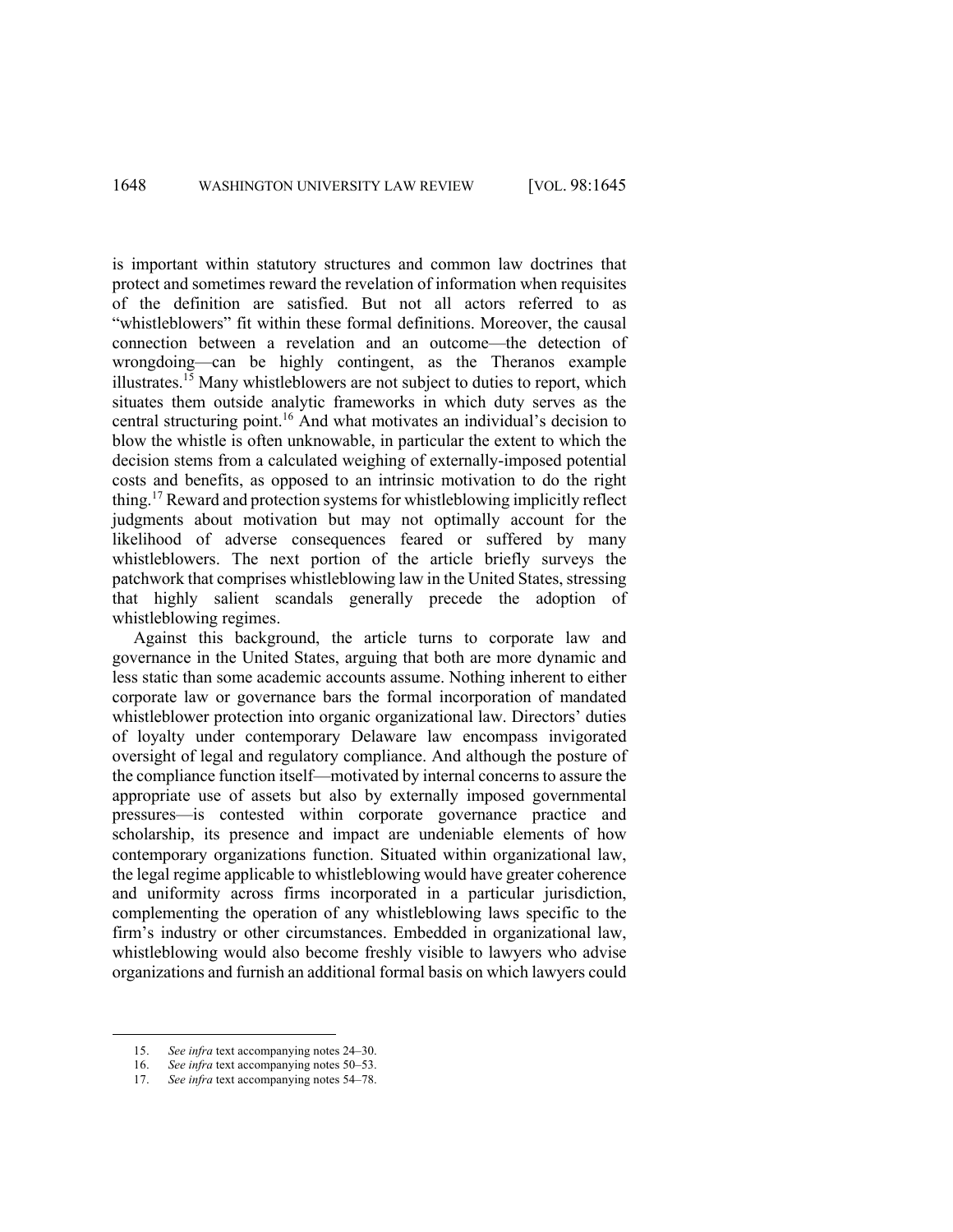encourage directors to engage with compliance matters more broadly.<sup>18</sup> When handled by in-house legal experts, whistleblower reports can function as red flag indicia of obvious flaws in the company's public disclosures, undergirding allegations of awareness on the part of senior managers.<sup>19</sup> The link between the information revealed by internal whistleblowing and directors' duties of loyalty strengthens the argument for treating whistleblowing as a component of corporate governance that should be formalized via organizational law.

## I. DEFINITIONS, CONTINGENCY, DUTY, AND MOTIVATION

Dimensions of whistleblowing as a phenomenon range beyond the law but nonetheless implicate corporate governance. These include how whistleblowing is defined and how a whistleblower's report may interact with other factors in revealing misconduct. Whistleblowers' motivations, which may be mixed and are often imponderable, also raise fundamental questions.

# *A. Definitions, General Usage, and Contingency*

How "whistleblower" is defined matters for legal purposes because the definition is the initial element that triggers the consequences specified by whistleblowing statutes or common law doctrine. For example, under the provision added to federal law in 2010 by the Dodd-Frank Wall Street Reform and Consumer Protection Act, triggering the statute's antiretaliation protection requires that an individual provide "information relating to a violation of the securities laws" to the SEC.<sup>20</sup> Under the

<sup>18.</sup> Miller, *supra* note 4, at 986 (addressing the role of legal counsel in the relationship between directors' duties of loyalty and compliance matters).

<sup>19.</sup> *See* Stavros Gadinis & Amelia Miazad, *The Hidden Power of Compliance*, 103 MINN. L. REV. 2135, 2184 (2019) (identifying whistleblower reports as "[c]haracteristic red flags"). For a related example, see Miller, *supra* note 4, at 989 (discussing UBS AG v. Kommunale Wasserwerke Leipzig GMBH [2014] EWHC (Comm) 3615 (Eng.)). Senior bank officials overruled the internal compliance function to proceed with a risky and potentially lucrative transaction. Although officials did not bear direct culpability for the conduct of the intermediary, who procured the transaction by bribing the bank's counterparty, the decision to proceed notwithstanding objections from compliance was likely relevant to the court's determination that the bank was responsible for contracts procured through bribery.

<sup>20.</sup> 15 U.S.C. § 78u-6(a)(6), *interpreted in* Digit. Realty Tr., Inc. v. Somers, 138 S. Ct. 767 (2018). In *Digital Realty Trust*, the Court acknowledged that a separate provision in Dodd-Frank does not require that information be conveyed to a governmental authority. *Digit. Realty Tr.*, 138 S. Ct. at 777; *see* 12 U.S.C. § 5567(a)(1) (defining a "covered employee" as one who "provide[s] . . . information to the employer, the [Consumer Financial Protection] Bureau, or any other State, local, or Federal, government authority or law enforcement agency relating to" a violation of law within the CFPB's jurisdiction). A draft model act released in 2020 by the North American Securities Administrators Association (NASAA) extends anti-retaliation protection to whistleblowers who report only internally.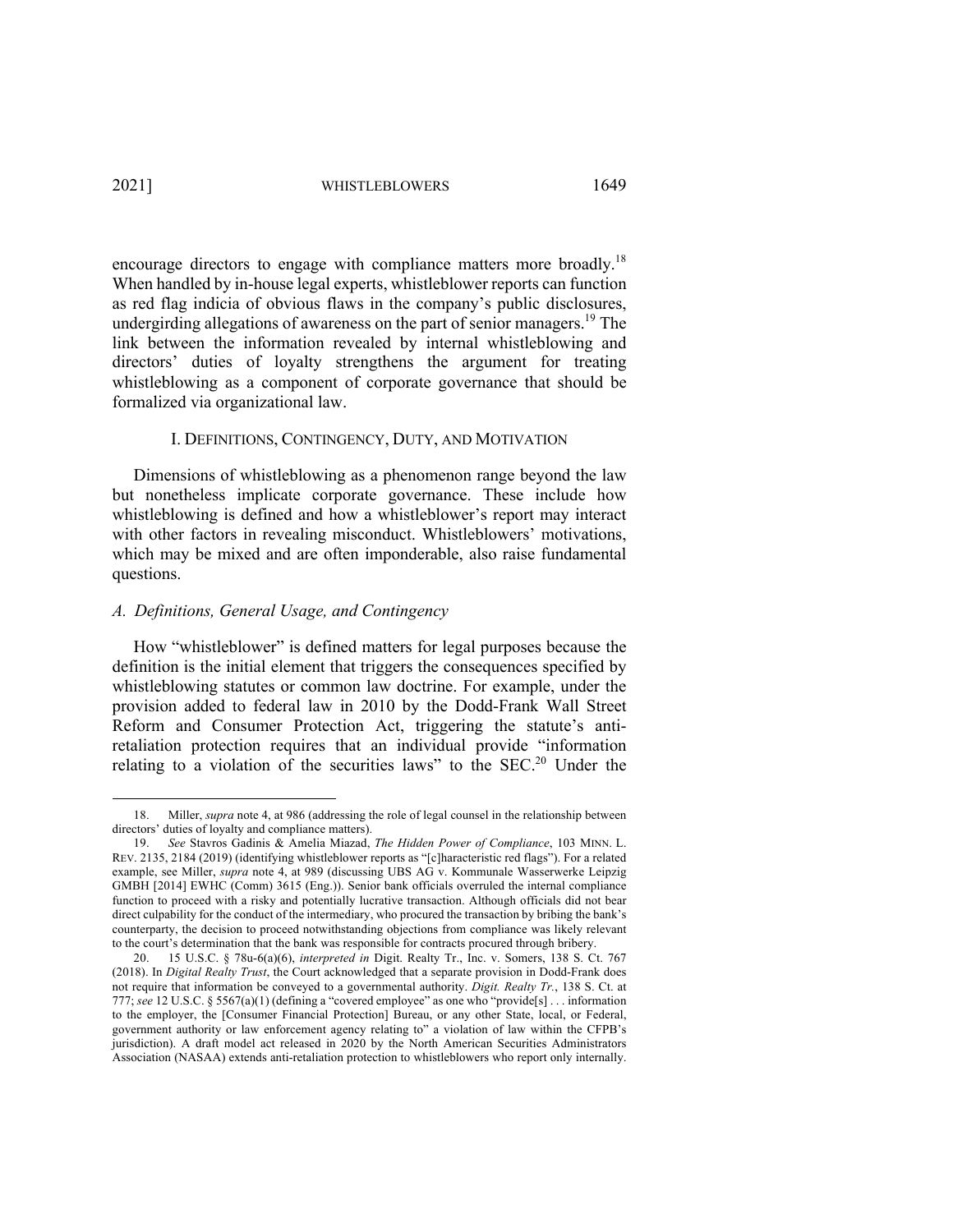provision earlier enacted via the Sarbanes-Oxley Act of 2002 (SOX), protection against retaliation by an employer is afforded to an individual who provides information or otherwise assists in an investigation of conduct the individual "reasonably believes constitutes a violation" of criminal fraud statutes, any SEC rule or regulation, or "any provision of Federal law relating to fraud against shareholders."<sup>21</sup> The trigger encompasses individuals who provide assistance to a federal regulatory or lawenforcement agency or to Congress, or internally to any "person with supervisory authority over the employee."<sup>22</sup> Other statutes, plus whistleblower-protective common law doctrines, have distinct triggers as well.<sup>23</sup> Also evident is a disconnect between the general usage of "whistleblower" and formal definitions that trigger specific consequences.

Consider as an initial prototype, Tyler Shultz. Using a pseudonym, Mr. Shultz reported concerns about Theranos to the New York Department of Health because it ran a testing program in which Theranos participated, and he suspected the company's methodology was improper.<sup>24</sup> He also notified his grandfather (a Theranos director) about his concerns and later sent lengthy written statements of testing discrepancies to the company's founder (also its CEO), to which the Chief Operating Officer (COO) replied.<sup>25</sup> The COO's dismissive and hostile tone prompted Mr. Shultz to resign.26 Later Mr. Shultz had extensive conversations with a reporter from the *Wall Street Journal* that confirmed the gist of the reporter's working thesis about Theranos and, from an insider's perspective, elaborated on facts the reporter already knew from other sources.<sup>27</sup> The reporter credited his conversations with Mr. Schultz and other Theranos insiders with enabling him to persuade his editors to publish his first article about Theranos.<sup>28</sup> Holding for a moment questions about the relative causal importance of each of these three communications and their recipients to ultimate outcomes, which revealed Theranos as a sham and carried potentially

*See* MODEL WHISTLEBLOWER AWARD & PROT. ACT § 10(1)(d) (N. AM. SEC. ADM'RS ASSOC. 2020), ht tps://www.nasaa.org/wp-content/uploads/2020/08/Model-Whistleblower-Award-and-Protection-Act-A s-Adopted-by-the-NASAA-Membership.pdf (protecting against retaliation "an individual" who does any lawful act "in making disclosures to a person with supervisory authority over the employee (or such other person working for the employer who has the authority to investigate, discover, or terminate misconduct) regarding matters subject to the jurisdiction of" the SEC or the state securities regulator).

<sup>21.</sup> 15 U.S.C. § 1514A(a)(1).

<sup>22.</sup> *Id.*

<sup>23.</sup> *See infra* text accompanying notes 83–102.

<sup>24.</sup> JOHN CARREYROU, BAD BLOOD: SECRETS AND LIES IN A SILICON VALLEY STARTUP 195 (2018).

<sup>25.</sup> *Id.* at 195–96.

<sup>26.</sup> *Id.* at 197. Id. at 287, 301. The reporter's initial lead came from a practicing pathologist and amateur blogger, who thought Theranos's claims "sounded too good to be true." *Id.* at 219, 223.

<sup>28.</sup> *Id.* at 287.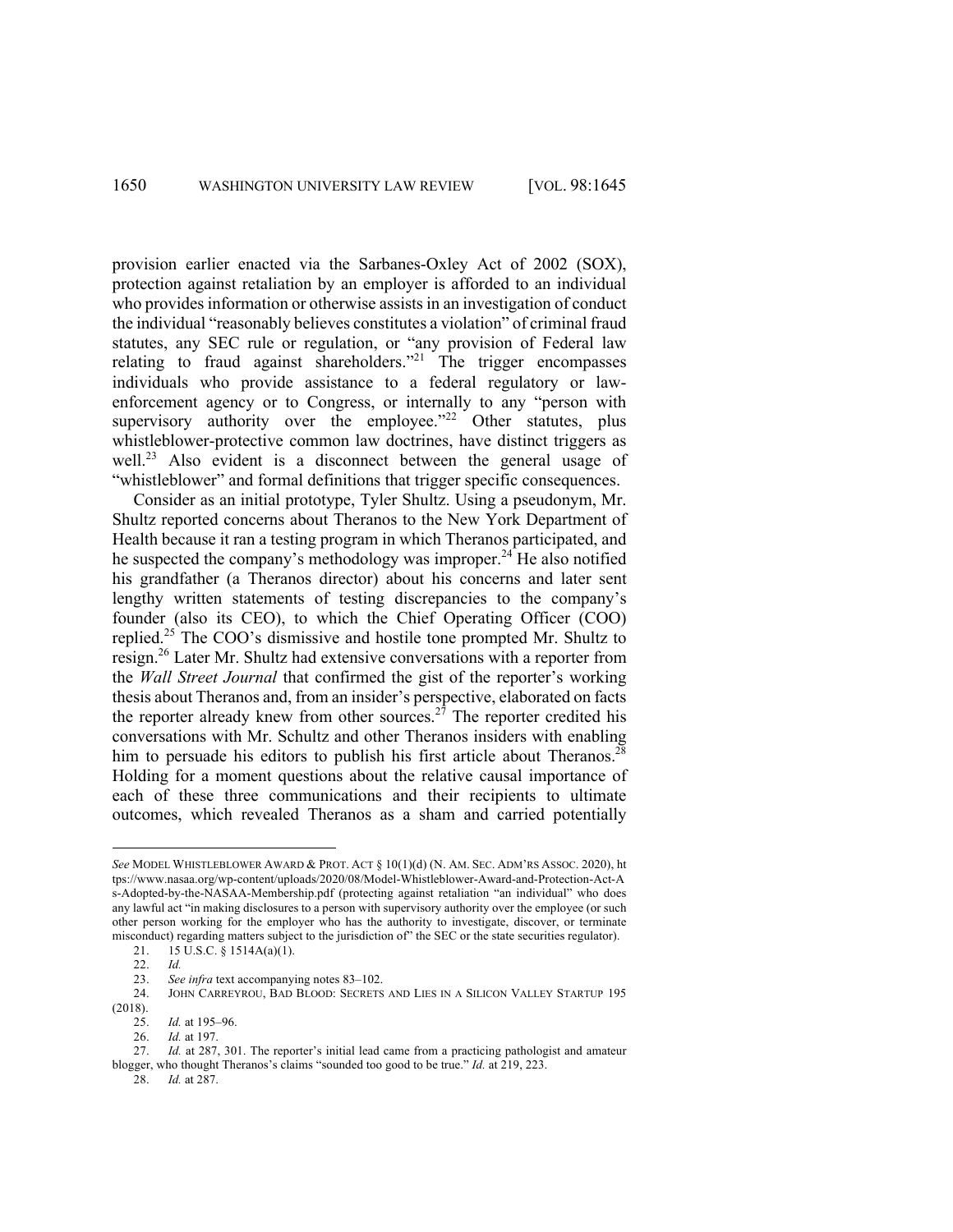adverse legal consequences for its principals, Mr. Shultz is a prototypical whistleblower. As a lower-level employee, he reported his concerns both internally and to an external regulator.<sup>29</sup> Moreover, the content concerned misrepresentations about testing accuracy that Theranos made to users of its blood-testing services and investors.<sup>30</sup> But in this concatenated sequence, what most likely spelled doom for Theranos was publication of the results in the *Wall Street Journal*. 31

Some individuals termed "whistleblowers" do not match this prototype and may not be within the set of actors specifically protected by whistleblowing law. In *Akorn, Inc. v. Fresenius Kabi AG*, <sup>32</sup> revelations that a manufacturer of generic pharmaceuticals had major lapses in regulatory compliance enabled its acquisition partner to exit its obligation to close their merger deal.<sup>33</sup> The lapses contravened representations and warranties given in the merger agreement and constituted a Material Adverse Event (MAE) as defined in the agreement.34 Much noted by commentators as the first case in which a Delaware court permitted a merger partner to walk away on the basis of an MAE $<sub>35</sub>$ <sup>35</sup> the source of the revelations to the merger partner goes</sub> unmentioned. As characterized by the court, an anonymous "whistleblower" sent a letter to the prospective acquiror detailing regulatory non-compliance in connection with the merger target's sole promising drug in development, then followed up in another letter with more details including specifics about deficiencies in quality assurance that contravened FDA regulations.<sup>36</sup>

<sup>29.</sup> A formal explanation for why whistleblowers are often employees is that they can acquire information at relatively low cost, given that they gather much of it as a byproduct of their work. Dyck, Morse & Zingales, *supra* note 3, at 2214. Other actors whose conduct may reveal the presence of fraud can confront much higher costs. Thus, although short-sellers may gain by trading on a belief that the market overvalues a security on the basis of non-public information pointing to fraud, short-sellers—as outsiders to the corporation—acquire salient information at higher cost than employees, plus incur the cost of investing capital in the short. *Id.*

<sup>30.</sup> CARREYROU, *supra* note 24, at 273.

<sup>31.</sup> For a narrative of events in the aftermath of publication, see *id.* at 282-83 (noting that publication "ratcheted up pressure" on the federal regulator to take action, which occurred when it "confirmed that there were serious problems with Theranos's blood tests" and "deemed the problems grave enough to put patients in immediate danger").

<sup>32.</sup> No. 2018-0300-JTL, 2018 WL 4719347 (Del. Ch. Oct. 1, 2018), *aff'd*, 198 A.3d 724 (Del. 2018).

<sup>33.</sup> *Id.* at \*3.

<sup>34.</sup> *Id.* at \*47–62.

<sup>35.</sup> For a selection of law-firm commentary, see Edward B. Micheletti & Arthur R. Bookout, *Analyzing* Akorn*: Delaware's First M&A Termination Under Material Adverse Effect*, SKADDEN, ARPS, SLATE, MEAGHER & FLOM LLP & AFFILIATES (Oct. 19, 2018), https://www.skadden.com/insights/publi cations/2018/10/analyzing-akorn [https://perma.cc/TRC6-KRW4]; *Delaware Chancery Court Finally Finds an MAE*, JONES DAY (Oct. 2018), https://www.jonesday.com/en/insights/2018/10/delaware-chan cery-court-finally-finds-an-mae [https://perma.cc/R56Z-KHD3]; RICHARD SLACK & JOSHUA M. GLASSER, WEIL, GOTSHAL & MANGES LLP, THE MATERIAL ADVERSE EFFECT LANDSCAPE AFTER AKORN V. FRESENIUS, https://www.weil.com/~/media/mailings/2018/q3/securities\_litigation\_alert\_18\_ 10\_30\_02.pdf [https://perma.cc/C5A4-BPMK].

<sup>36.</sup> *Akorn*, 2018 WL 4719347, at \*27.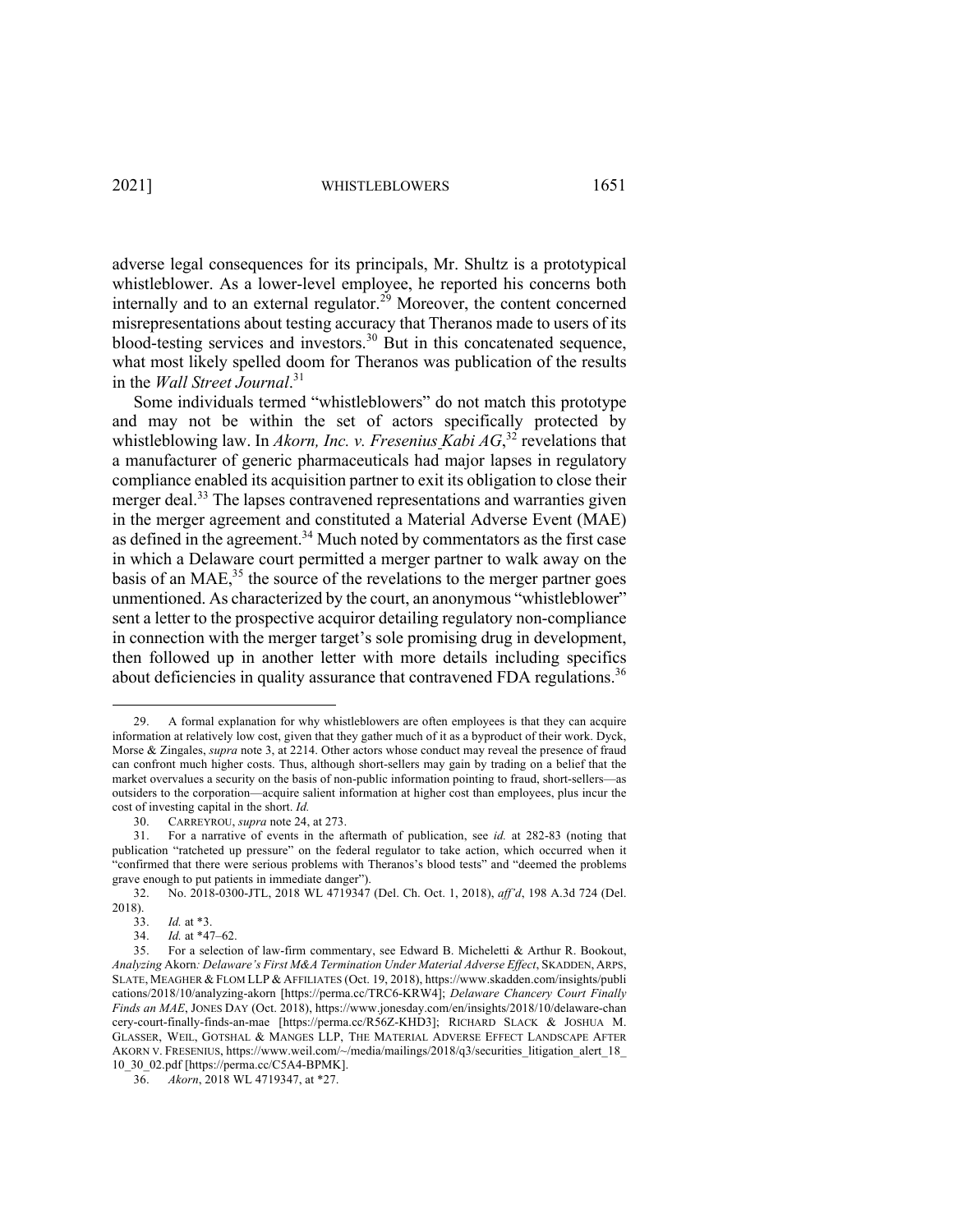The merger partner presented the letters to the target and conducted its own investigation into the allegations.<sup>37</sup> Clearly the revelations were consequential to the aftermath, $38$  but anonymous reports to a transaction partner fall outside prototypes of whistleblowing that require reporting to a regulator or law-enforcement authority.<sup>39</sup>

Separately, some individuals use indirect means to draw attention to revelations of suspected wrongdoing, as did the *Akorn* whistleblower (assuming she or he was or had been an employee of the merger target).<sup>40</sup> More famously, in *Dirks v. SEC*, former officers of an insurance company that engaged in fraudulent practices were unsuccessful in activating state insurance regulators.<sup>41</sup> Seeking to reveal the fraud, they shared their information with a securities analyst, who investigated and discussed his findings with clients and investors, who sold the company's stock.<sup>42</sup> The drastic price drop that followed led the state insurance authority to impound the company's records.<sup>43</sup> This was followed by a complaint from the SEC, which also investigated whether by sharing his findings and the insiders' revelations, the analyst illegally tipped inside information to his clients and investors. <sup>44</sup> The Court held that the analyst did not act illegally because the former officers did not act fraudulently when they tipped the analyst.<sup>45</sup> They were motivated to reveal the fraud, not by the expectation of receiving a quid pro quo or personal gain in another form. <sup>46</sup> In a more recent example of indirection, an Uber employee's blog post—which detailed experiences of sexual harassment by a manager and dismissiveness from Uber's human resources department—triggered board investigation, through a special committee, into Uber's workplace environment and employment practices.47 The committee's investigation led to structural changes at the board level, plus a directive that the company's ongoing search for a new

<sup>37.</sup> *Id.* 

Akorn filed a Chapter 11 petition in May 2020 to facilitate the sale of its business and resolve a "litigation-related overhang[]." *See Akorn to Use Voluntary Chapter 11 Process to Position Business for Long-Term Success*, CISION: PR NEWSWIRE (May 20, 2020, 11:52 PM), https://www.prnewswire.co m/news-releases/akorn-to-use-voluntary-chapter-11-process-to-position-business-for-long-term-succes s-301063336.html [https://perma.cc/3R7C-6JAL].

<sup>39.</sup> Along the same lines, an individual identified in the media as the "whistleblower" concerning a particular episode of corporate wrongdoing is not necessarily the actor who brought the wrongdoing to light. Another actor may have already initiated a chain of events that uncovered the wrongdoing. *See* Dyck, Morse & Zingales, *supra* note 3, at 2218.

<sup>40.</sup> *Akorn*, 2018 WL 4719347, at \*2.

<sup>41.</sup> Dirks v. SEC, 463 U.S. 646, 649 (1983).

<sup>42.</sup> *Id.*

*Id.* at 650.

<sup>44.</sup> *Id.* at 650–51.

<sup>45.</sup> *Id.* at 665–66.

<sup>46.</sup> *Id.* at 667. Thus the Court did not need to resolve whether the tipping constituted a breach of fiduciary duty. *See infra* text accompanying notes 54–56*.*

<sup>47.</sup> Martinez, *supra* note 2, at 293–94.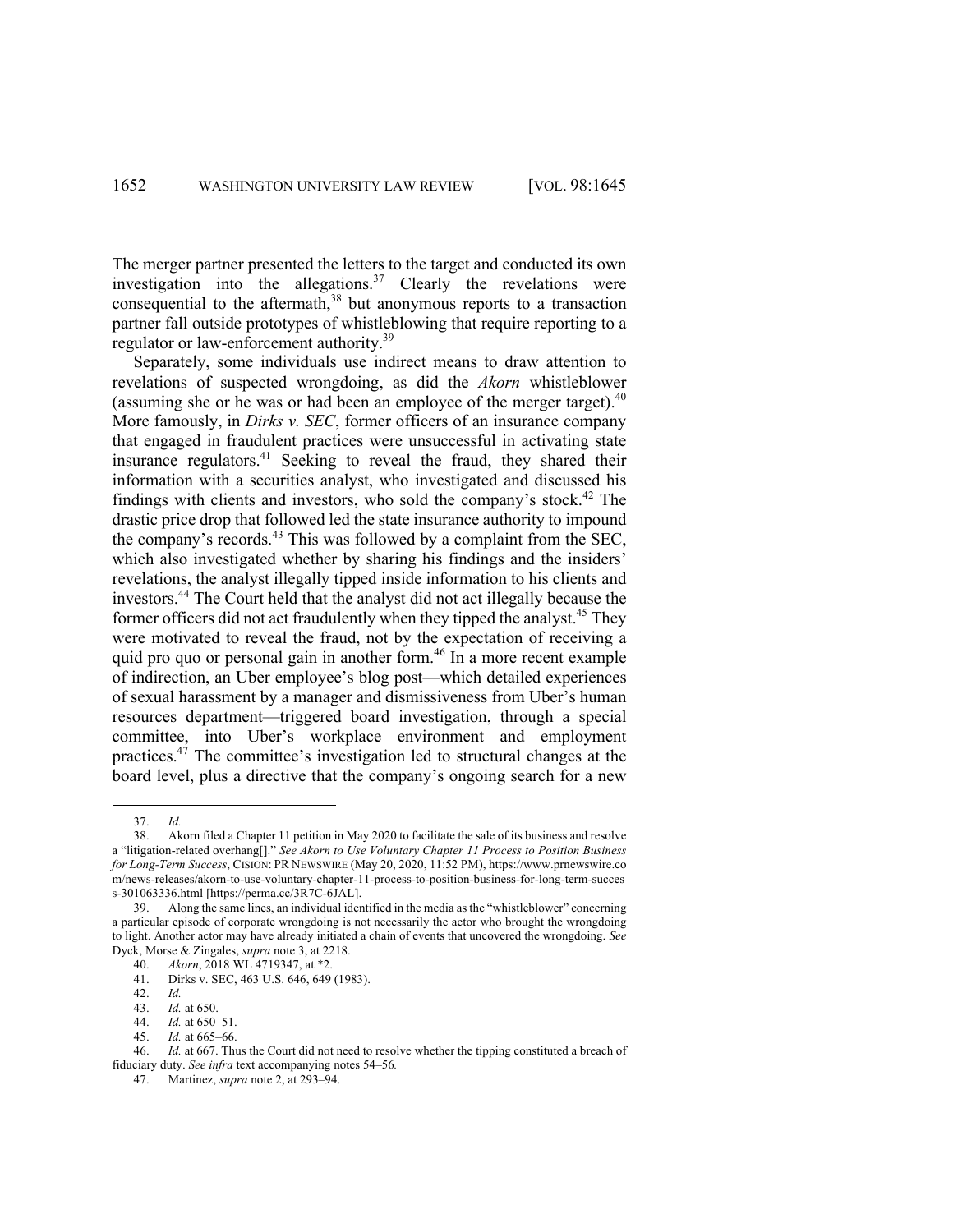COO focus on candidates able to improve institutional culture.<sup>48</sup> Although effective in this incident, communicating information through a blog post may be less targeted than the trigger defined by SOX for internal reporting to a person with supervisory authority. <sup>49</sup> Moreover, the content of the blog post may not have implicated SOX's focus on fraud and securities law violations.

In short, not all communications referred to as instances of whistleblowing fit within the defined components of statutory provisions. Likewise, the causal links between a whistleblower report and any particular outcome can be complex even when—but for the information provided by the whistleblower—the outcome most likely would not have occurred, at least not as soon as it did.

#### *B. Duty and Motivation*

Duty and motivation, potentially linked in this context, are separately important to understanding legal responses to whistleblowing. In Reinier Kraakman's influential account of *ex ante* strategies for legal enforcement, an enforceable duty is essential as the mechanism that enables "private parties to avert misconduct when they detect it."<sup>50</sup> Kraakman argues that gatekeeper strategies—utilizing private actors who can disrupt misconduct by withholding co-operation from wrongdoers, as epitomized by financial auditors—are superior to whistleblowers who are subject to a duty to report misconduct.<sup>51</sup> This is because gatekeeping threatens only a withheld reward while mandatory whistleblowing additionally imposes on its targets costs of "legal defense, reputational loss, and possible penalties or civil damages." $52$ Given the risk of erroneous whistleblowing (however motivated), its targets have incentives to withhold information and avoid actors who may betray them, while potential whistleblowers, fearing the personal consequences, may avoid reporting wrongdoing.<sup>53</sup> Proceeding within a duty-centric framework, Kraakman's analysis does not address implications that follow when whistleblowers (like the prototype, Tyler Shultz) are not subject to a duty to report suspected misconduct. To be sure, by blowing the whistle an actor *may* breach duties owed to others, as examined below.

Whistleblowers' motivations raise two distinct issues: (1) the relevance of motivation to how the law characterizes a communication, and (2) the

<sup>48.</sup> *Id.* at 294.

<sup>15</sup> U.S.C.  $\S$  1514A(a)(1).

<sup>50.</sup> Reinier H. Kraakman, *Gatekeepers: The Anatomy of a Third-Party Enforcement Strategy*, 2 J.L. ECON. & ORG. 53, 57 (1986).

<sup>51.</sup> *Id.* at 58–90.

<sup>52.</sup> *Id.* at 59.

<sup>53.</sup> *Id.* at 60.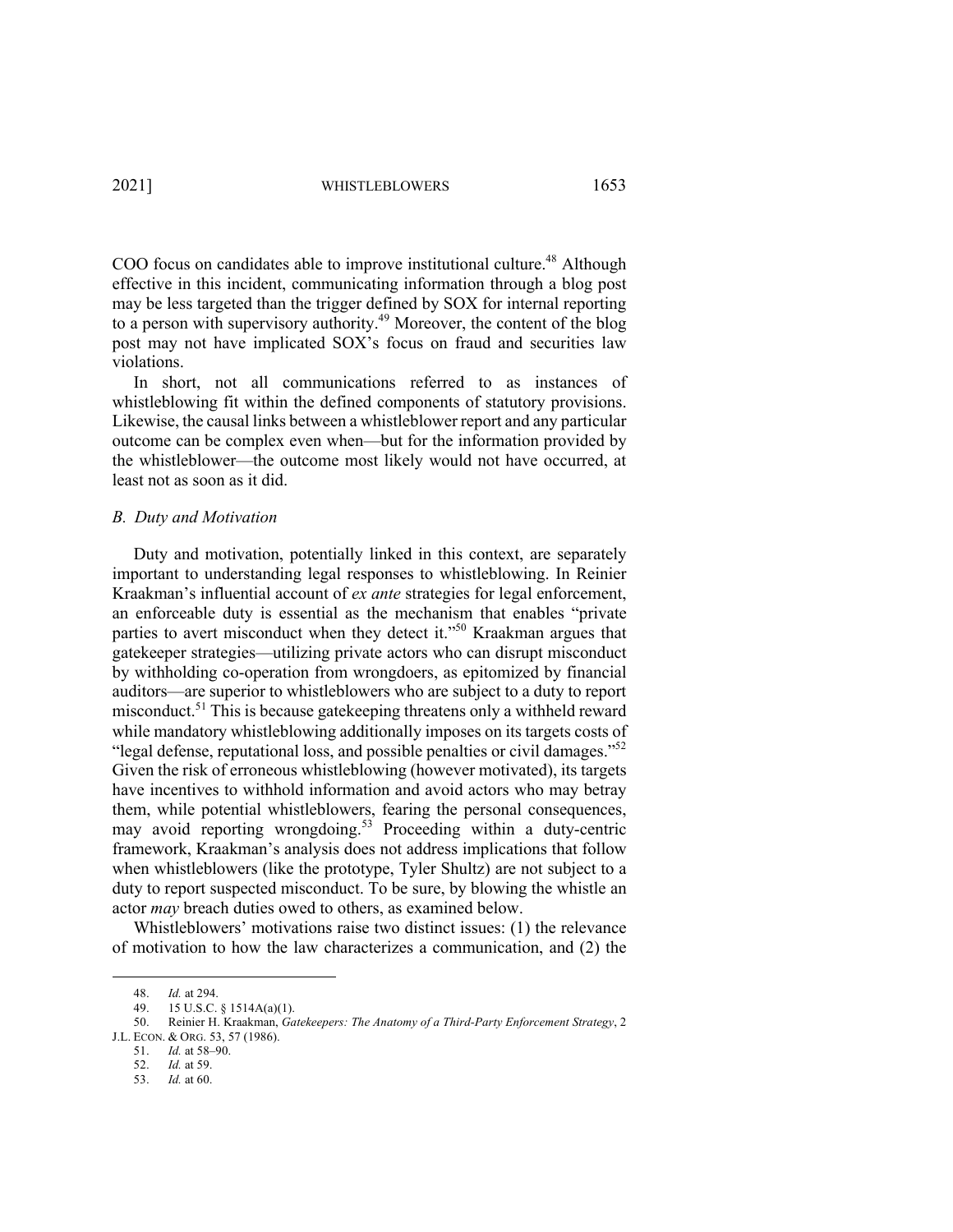significance of motivation in structuring protections and rewards for whistleblowers. Although the motivation with which a whistleblower acts can have direct legal consequences for that individual, as in *Dirks v. SEC*,<sup>54</sup> sometimes motivation is irrelevant. Acting with a public-regarding motivation—to reveal fraud—obviated the *Dirks* officers' liability for illegal tipping under section  $10(b)$  of the Securities Exchange Act.<sup>55</sup> Given that statutory premise for liability, it was unnecessary for the Court to examine whether, by making disclosure with the public-regarding objective of halting an ongoing fraud, the officers breached their fiduciary duties to the corporation. Most likely, revealing the information breached their duties.<sup>56</sup> Whether they might be shielded from liability by a common law privilege is an underexplored question. In tort law, conduct otherwise tortious can be privileged in particular circumstances, as when an actor's conduct serves some interest of the public and the harm caused by the conduct is offset by the importance of that interest.<sup>57</sup> The complex of statutes and common law doctrines that protect whistleblowers from retaliation by employers reflects a widely-held public commitment that should constitute a basis for privilege against breach of fiduciary duty.

Privilege aside and distinct from any contractual obligations of confidentiality, the officers in *Dirks*—even as former officers—were agents who owed the corporation—their principal—a fiduciary duty of loyalty that encompassed a specific duty not to use the principal's confidential information for their own purposes or those of a third party.<sup>58</sup> Not absolute, the duty is not breached when an agent reveals to law enforcement that the principal is committing or is about to commit a crime or informs a third party who will be harmed by the principal's illegal conduct.<sup>59</sup> And, as noted above, whistleblowing-protective statutes and common law doctrine would also be a basis for privilege. But in general, within the framework of common law agency, an agent's well-motivated departures from the principal's known preferences breach the agent's fiduciary duties to the principal.60 Likewise, the *Akorn* insider's revelations may have been well

<sup>54.</sup> 463 U.S. 646 (1983).

<sup>55.</sup> *Id.* at 653–54, 667.

<sup>56.</sup> *See* RESTATEMENT (THIRD) OF AGENCY § 8.05 (2)(agent's duty "not to use or communicate confidential information of the principal for the agent's own purposes or those of a third party").

<sup>57.</sup> RESTATEMENT (SECOND) OF TORTS § 10 (AM. L. INST. 1965) (defining "privilege"). Breach of fiduciary duty can sound in tort, resulting in liability to the person to whom the duty was owed. *See* RESTATEMENT (THIRD) OF TORTS: LIAB. FOR ECON. HARM § 16 (AM. L. INST. 2020).

<sup>58.</sup> RESTATEMENT (THIRD) OF AGENCY § 8.05(2) (AM. L. INST. 2006).<br>59. Id. at \$ 8.05 cmt. c.

<sup>59.</sup> *Id.* at § 8.05 cmt. c.

<sup>60.</sup> Deborah A. DeMott, *The Fiduciary Character of Agency and the Interpretation of Instructions*, *in* PHILOSOPHICAL FOUNDATIONS OF FIDUCIARY LAW 321, 329–30 (Andrew S. Gold & Paul B. Miller eds., 2014). Arguments for a less adamantine framing of an agent's duty extend only to situations in which an agent's conduct furthers a principal's known objectives and does not sacrifice economic benefit for the principal. *See id.* at 329.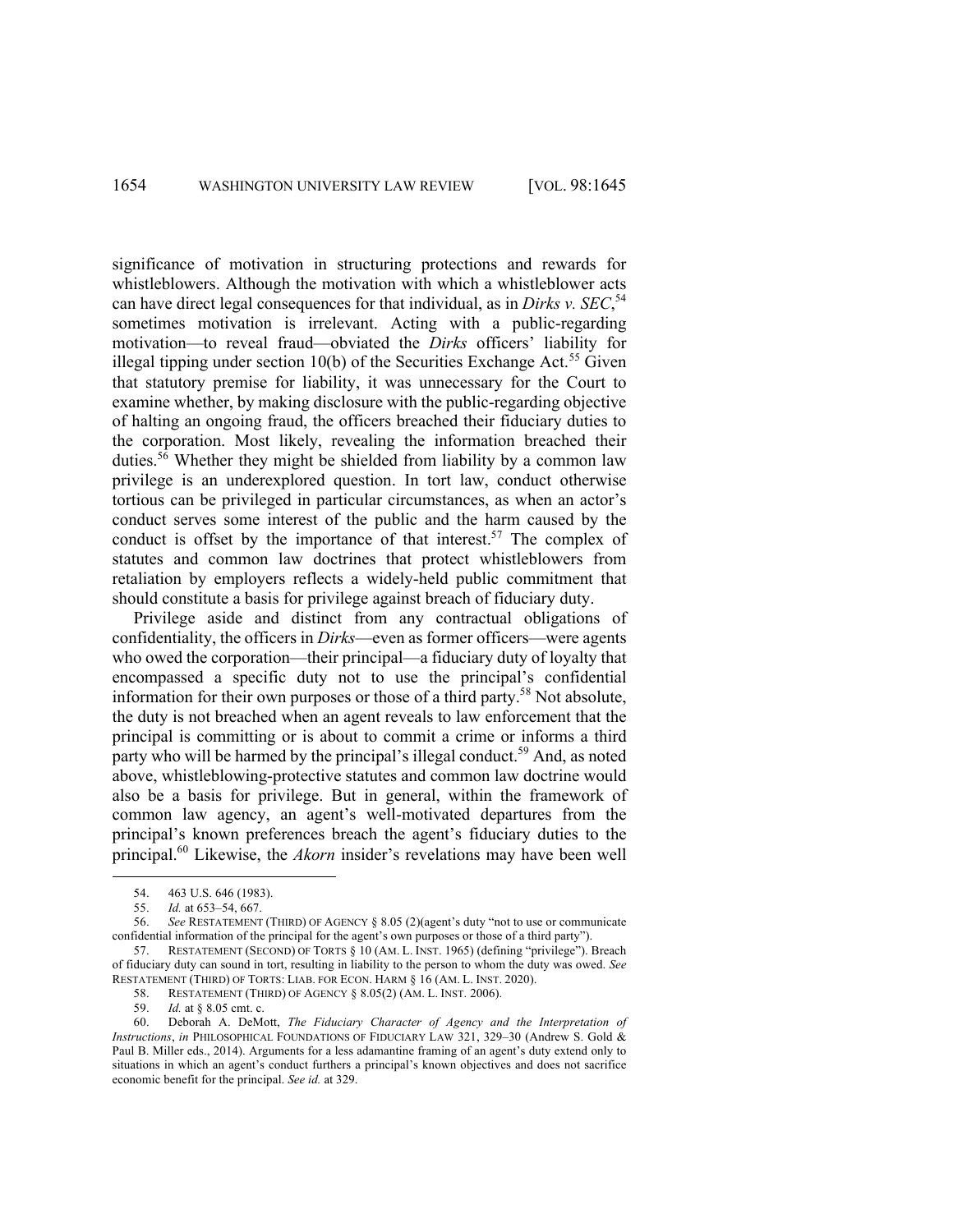motivated, but sharing the information with a merger partner surely contravened preferences shared by the target's shareholders and directors to proceed with the merger, sharpened by severe business reverses the company suffered following the date of the merger agreement.

In contrast, a whistleblower's motivation is irrelevant to analysis under SOX and Dodd-Frank. What matters under SOX is whether the individual "reasonably believes" the information concerns a violation of federal prohibitions on fraud or SEC rules and regulations. Under Dodd-Frank, the dispositive question is whether the individual provided "information relating to" securities law violations to the SEC. It is beside the point *why* the individual determined to provide the information. A public-minded motivation to reveal wrongdoing may co-exist with resentment against coemployees or superiors, the desire to exact revenge or achieve fame, or a combination of many motives, including these. <sup>61</sup> Seeking to mitigate the risk of liability when the information may implicate the whistleblower can motivate disclosures, <sup>62</sup> although whistleblowing by itself does not confer amnesty when it pertains to an individual's prior criminal conduct. $63$  This fact may help explain why employee-whistleblowers tend to inhabit the tiled world, situated lower in an organization's hierarchy. On the one hand, higher-ups, including denizens of the carpeted world, could be sources of better information about wrongdoing; on the other hand, that information may well inculpate them as direct and knowledgeable participants in criminal conduct.<sup>64</sup> Motivation is also irrelevant to the legal consequences of whistleblowing when an individual has a duty to reveal information, as would a gatekeeper with an obligation to make disclosure, such as an auditor who fulfills a duty imposed by federal securities law.<sup>65</sup> Nor does a whistleblower's motivation necessarily bear on the *quality* of the whistleblower's report, something of a theoretical issue in any event given the imponderable nature of subjective motivation in this context.

<sup>61.</sup> *See* Dyck, Morse & Zingales, *supra* note 3, at 2215 (noting the mix of considerations that motivate whistleblowing); *see also* Claire Hill, Brett McDonnell & Aaron Stenz, *Bad Agent, Good Citizen?*, 88 FORDHAM L. REV. 1631, 1644–45 (2020) (stressing variety of motivations for lawyer whistleblowers).

<sup>62.</sup> Dyck, Morse & Zingales, *supra* note 3, at 2245 (reporting that in around 35% of cases in study, avoiding liability appeared relevant to whistleblower).

<sup>63.</sup> Miriam H. Baer, *Reconceptualizing the Whistleblower's Dilemma*, 50 U.C. DAVIS L. REV. 2215, 2227 (2017) ("[W]histleblowing . . . does not confer amnesty." (quoting Julie Rose O'Sullivan, *"Private Justice" and FCPA Enforcement: Should the SEC Whistleblower Program Include a Qui Tam Provision?*, 53 AM. CRIM. L. REV. 67, 78 (2016))).

<sup>64.</sup> *Id.* at 2219.

<sup>65.</sup> 15 U.S.C. § 78u-6(h)(1)(A)(iii); *see* Lawrence A. Cunningham, *Beyond Liability: Rewarding Effective Gatekeepers*, 92 MINN. L. REV. 323, 330–31 (2007) (differentiating between gatekeepers, who generally report within organizations, and whistleblowers, who may report to the public or to authorities, and terming auditors, subject to statutory whistleblowing obligations, an instance of "nonvolunteer" whistleblowers).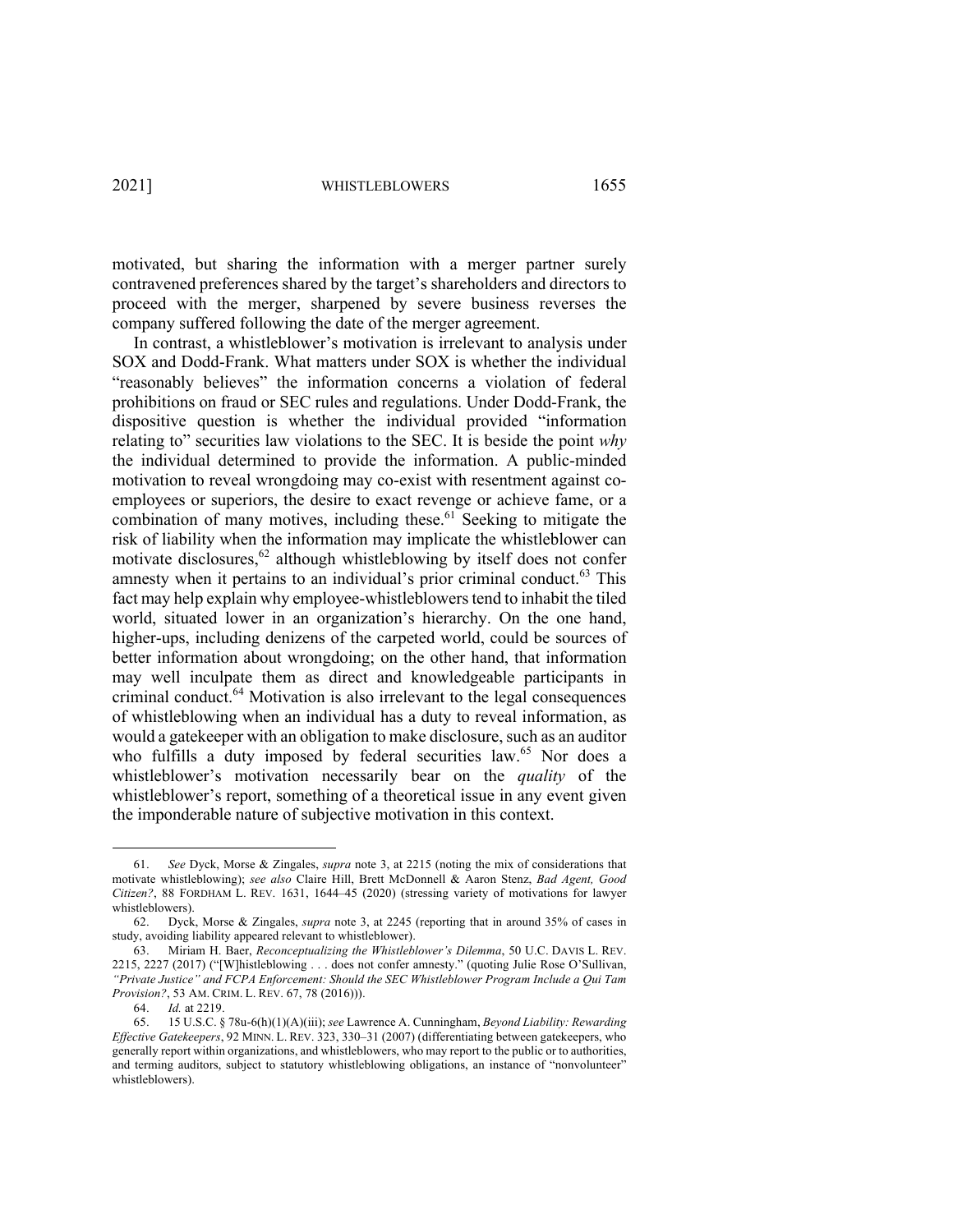Assumptions or theories about whistleblowers' motivations are crucial to the operation and effectiveness of legal doctrines and other structures that afford protection against retaliation or offer financial incentives for whistleblowing, such as Dodd-Frank. All operate against a backdrop in which the practical consequences for known whistleblowers can be severe. One quantitative study found that monetary incentives are associated with more cases in which whistleblowing leads to the revelation of major financial fraud, contrasting fraud cases in the health care sector with all others.66 The study—focused on cases prior to Dodd-Frank—attributes this difference to the fact that successful fraud claims originating in the healthcare sector are more likely to be eligible for monetary rewards under the federal False Claims Act due to the significant governmental presence in procurement.67 But overall the study finds it "surprising" that employees decide to blow the whistle given its association with wrongful discharge claims.68

Less formally, identified whistleblowers often find themselves ostracized and shunned in many ways.<sup>69</sup> For Tyler Shultz, the prototypical whistleblower introduced earlier, a highly atypical aftermath followed his revelations about Theranos. To be sure, he reports that his parents incurred \$400,000 in legal fees when Theranos responded aggressively through its lawyers, threatening and demanding the execution of non-disclosure agreements.<sup>70</sup> But post-Theranos Mr. Shultz stayed in Silicon Valley in the medical-testing business, co-founding a startup to develop a line of research from his time at Stanford and raising \$37 million in early-stage venture capital funding secured in 2018.<sup>71</sup> That his experience is widely viewed as exceptional underscores the overhang of well-known adverse consequences in shaping whistleblowers' motivations. Additionally, many insiders who are aware of indicia of illegal conduct lack resources of the nature and magnitude available to Mr. Shultz through his family and other relationships.

Reframing whistleblowing as an acknowledged component of corporate governance—in particular, as a source of private information that materially facilitates the effectiveness of internal control systems—can help overcome powerful norms against being seen as a "rat" or a "snitch," and thus vulnerable to retaliation by wrongdoers as well as by other actors "who

<sup>66.</sup> Dyck, Morse & Zingales, *supra* note 3, at 2215.

*Id.* at 2245.

<sup>68.</sup> *Id.*

<sup>69.</sup> *Id.* at 2251.

<sup>70.</sup> CARREYROU, *supra* note 24, at 287.

<sup>71.</sup> For details, see *Flux Biosciences*, PITCHBOOK, https://pitchbook.com/profiles/company/267 820-66#overview [https://perma.cc/3TJP-V9VQ].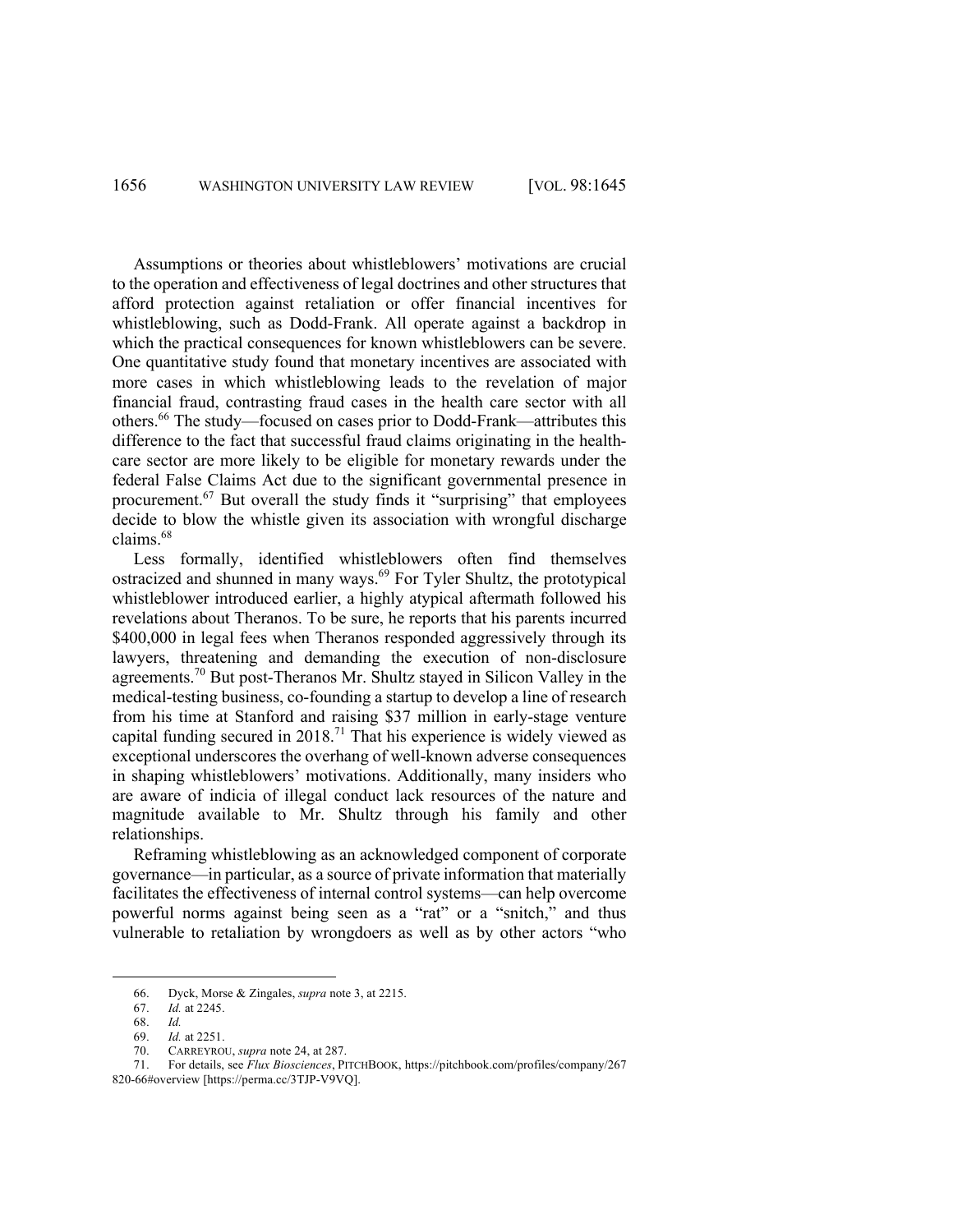enforce the social code."72 Situating the response to whistleblower reports within the board's suite of responsibilities should add credibility to assurances a corporation provides employees by garnering the attention of high-level governance actors and the cohort of lawyers who advise them. Along these lines, some corporations now define whistleblowing as an obligation, not just a right.73 In experimental research, when whistleblowing is cast as a duty, more of it occurs, arguably due to the increased social status ascribed to whistleblowers subject to duties to report.<sup>74</sup> Additionally, credible assurances that internally-made disclosures will remain confidential and will be investigated by personnel who are organizationally distant from those accused of wrongdoing should reduce perceived risks of retaliation and signal that the value of whistleblowing is acknowledged.<sup>75</sup> Otherwise, it is open to debate how powerfully financial incentives can operate, especially for higher-placed (often older) insiders who have much to lose if excluded from the corporation that employs them or the industry, or demeaned and demoted in rank and status within them.

Separately, by rewarding whistleblowers, might the law interfere with an individual's intrinsic motivation to blow the whistle because it is the right thing to do? Raising this possibility, Emad Atiq questions the impact on financially-incentivized whistleblowers themselves, who might regret having become even more "beholden to financial interests."76 On the other hand, recasting whistleblowing as a duty owed to a corporation or encompassing it as an acknowledged component of corporate governance structures might strengthen—or "crowd in"—intrinsic motivation through a strong signal of encouragement. Either (or both) could also trigger the ethical value of fulfilling one's obligations, whether imposed directly by positive law or via a corporation's internal rules and policies.<sup>77</sup>

<sup>72.</sup> Miller, *supra* note 4, at 996 n.50.

<sup>73.</sup> *Id.* at 996.

<sup>74.</sup> Yuval Feldman & Orly Lobel, *The Incentives Matrix: The Comparative Effectiveness of Rewards, Liabilities, Duties, and Protections for Reporting Illegality*, 88 TEX. L. REV. 1151, 1206 (2010).

<sup>75.</sup> *See* David Freeman Engstrom, *Whither Whistleblowing? Bounty Regimes, Regulatory Context, and the Challenge of Optimal Design*, 15 THEORETICAL INQUIRIES L. 605, 615 (2014) (observing that higher-quality tips from higher-placed sources may require strengthening protections against retaliation, not increased bounties).

<sup>76.</sup> Emad H. Atiq, Note, *Why Motives Matter: Reframing the Crowding Out Effect of Legal Incentives*, 123 YALE L.J. 1070, 1097 (2014).

<sup>77.</sup> *See* Cary Coglianese & Jennifer Nash, *Compliance Management Systems: Do They Make a Difference?*, *in* THE CAMBRIDGE HANDBOOK OF COMPLIANCE (Benjamin van Rooij & D. Daniel Sokol eds., forthcoming Apr. 2021) (manuscript at 21–22) (on file with author) (acknowledging that heavy emphasis on compliance may potentially interfere with intrinsic motivation while also acknowledging that compliance and respect for the rule of law are themselves important ethical values). For an overview of arguments and social-science evidence concerning crowding-out and crowding-in effects, see Deborah A. DeMott, *The Domains of Loyalty: Relationships Between Fiduciary Obligations and Intrinsic Motivation*, 62 WM. & MARY L. REV. 1337 (2021).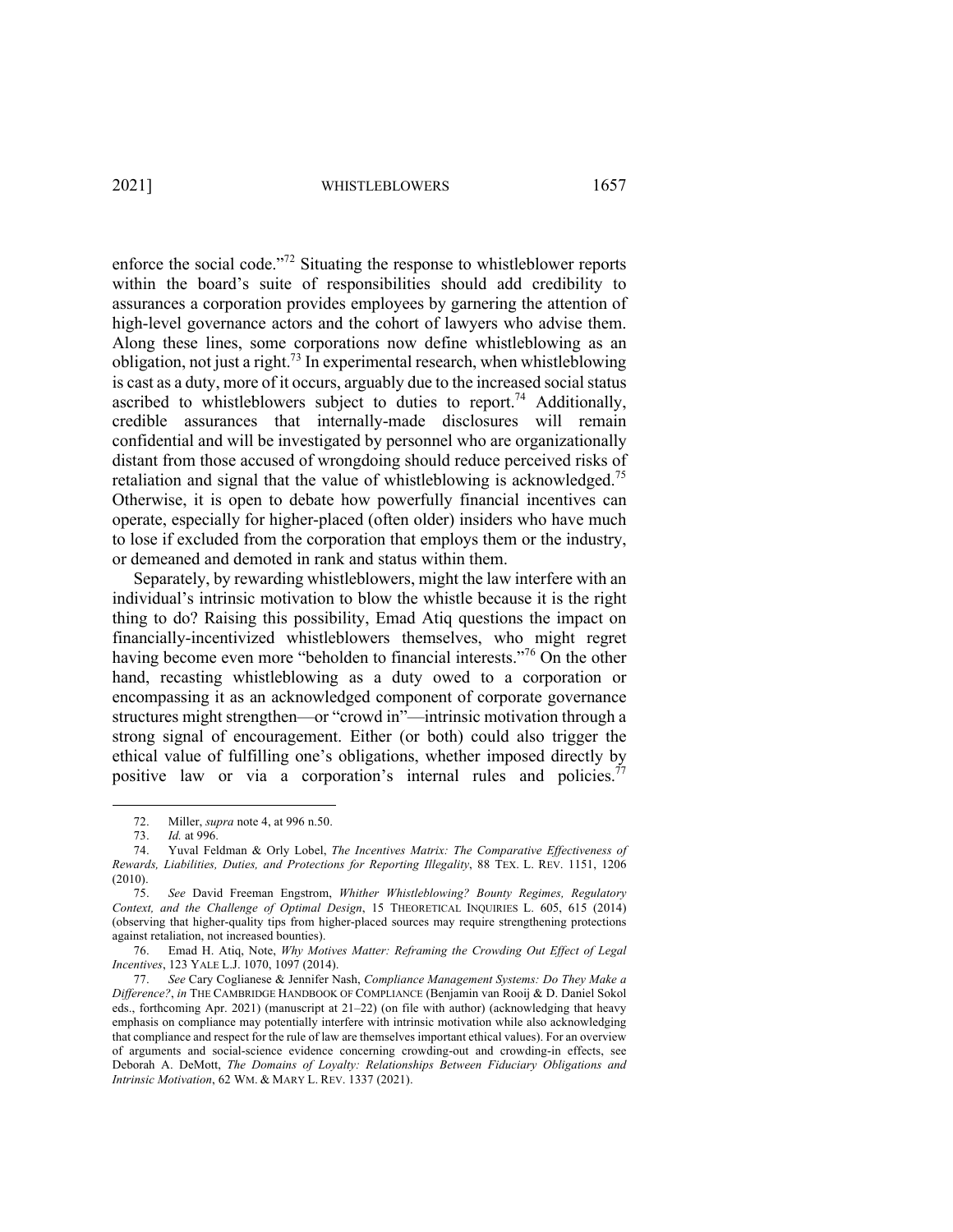Additionally, and distinct from the power of social sanctions against whistleblowing, the overall efficacy of reward programs in generating information useful to law-enforcement agencies (including the  $SEC$ )<sup>78</sup> is tied to the robustness of anti-retaliation assurances through a complex and highly individualized motivational mix of loss-aversion and gain-seeking that's hard to unscramble.

## II. THE TEXTURE AND CONTENT OF WHISTLEBLOWING LAW

The evolution of whistleblowing law in the United States fits within a larger pattern that typifies the ongoing development of corporate law and corporate governance as articulated in two recent accounts. In its 2017 edition the foundational book *The Anatomy of Corporate Law* concludes with a chapter, *Beyond the Anatomy*. <sup>79</sup> Its authors, acknowledging the book's ahistorical and functional methodology, in one section venture "Beyond the Present" of corporate law and see a "fundamental rethink of corporate laws . . . under way in many countries, partly as a reaction to corporate scandals and the alleged failure of corporate governance at financial institutions" that preceded the world-wide financial crisis of 2008– 2010.80 Likewise on the table as current issues are "the goals of corporate law," which for these authors implicate the design of regulatory measures to assure that the social costs of corporate activity are reflected in corporations' financial results. $81$  Writing in the same era about the evolution of corporate governance as a path-dependent process not isolated from shifts in broader social and economic concerns, Ronald Gilson observes that although much of corporate governance is not dictated or specified by law, governance matters may become legally specified "when legislatures conclude that self-generated governance is less effective than social welfare demands."<sup>82</sup> Whistleblowing law develops responsively and to a considerable extent episodically, whether through legislative enactment or common law adjudication, generally following in the wake of outrage at wrongdoing known to insiders within organizations. A sketch of that evolution follows.

<sup>78.</sup> *See* Amanda M. Rose, *Calculating SEC Whistleblower Awards: A Theoretical Approach*, 72 VAND. L. REV. 2047, 2050 (2019) (arguing the initial premise in SEC's calculation of awards should be "help[ing] the SEC in its deterrence mission," with the implication that awards should be structured to reward tips that create more benefits than costs for SEC).

<sup>79.</sup> John Armour, Luca Enriques, Mariana Pargendler & Wolf-Georg Ringe, *Beyond the Anatomy*, *in* THE ANATOMY OF CORPORATE LAW: A COMPARATIVE AND FUNCTIONAL APPROACH 267 (3d ed. 2017).

<sup>80.</sup> *Id.* at 269.

<sup>81.</sup> *Id.* at 271.

<sup>82.</sup> Gilson, *supra* note 1, at 8.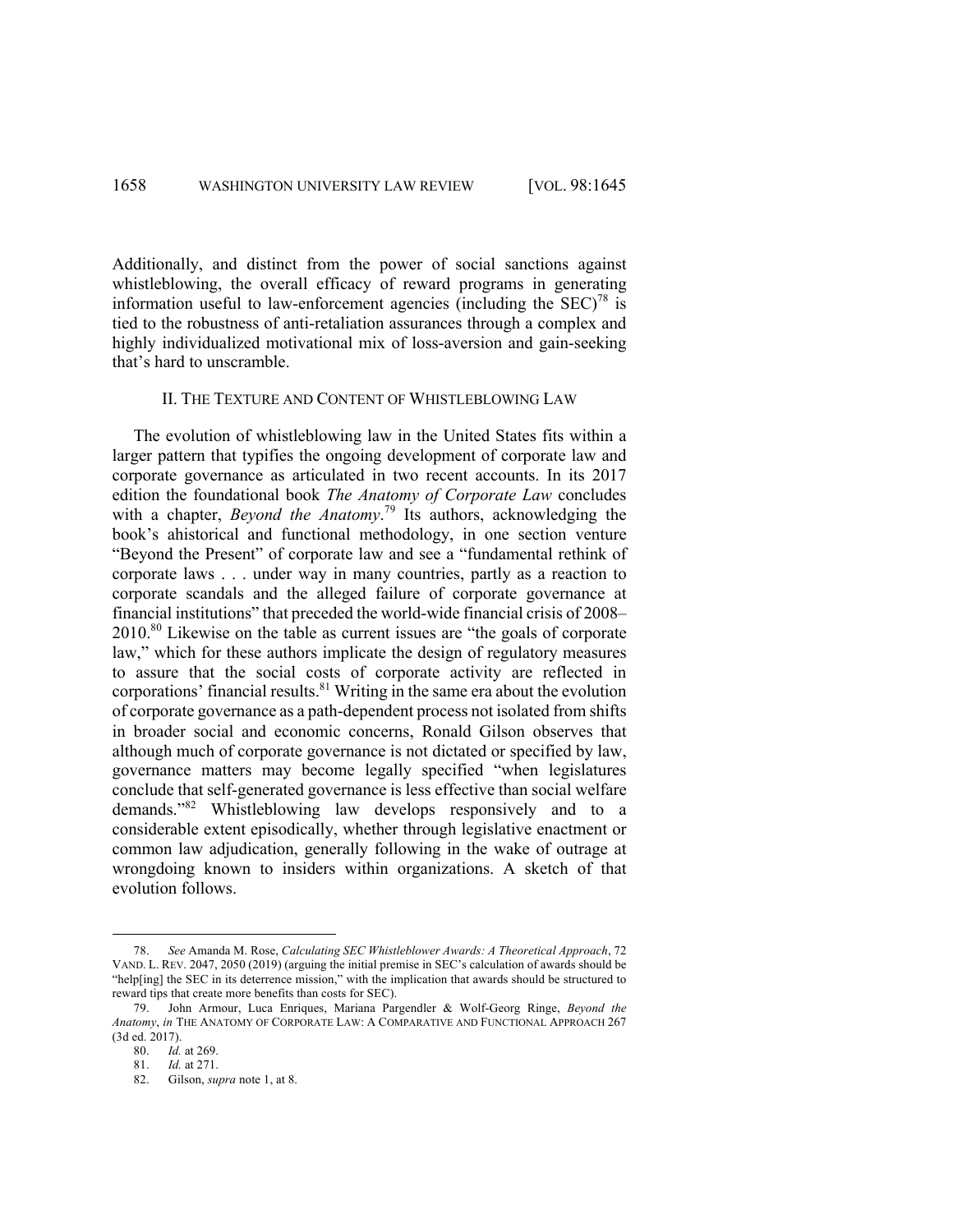Historical accounts of whistleblowing law trace it to 1863. Congress adopted (and President Lincoln signed) the False Claims Act  $(FCA)^{83}$  when it became clear that many suppliers had provided substandard services and goods to Union troops in the midst of the Civil War. $84$  From its beginning, the FCA has included a provision authorizing *qui tam* suits brought by whistleblowers on behalf of the United States. Under the FCA as revised in 1986, a whistleblower may receive up to thirty percent of the proceeds of a lawsuit, recovered from the defendant in a judgment on a claim stemming from fraud in federal spending, procurement, or contracting.<sup>85</sup> Thus, bounty or reward systems to incentivize whistleblowing have a long lineage in the United States that predate statutory anti-retaliation protections. For employees of the federal government, anti-retaliation measures date to 1912 and the Lloyd-LaFollette Act<sup>86</sup> (later amended by the Civil Service Reform Act of 1978), enacted in response to Presidential "gag orders" that Congress understood to stymie its ability to obtain relevant information from federal civil-service employees.<sup>87</sup> Further strengthening the position of whistleblowers, the Whistleblower Protection Act (WPA) of 1989 created the Office of Special Counsel to investigate allegations of illegal personnel practices, among other measures. <sup>88</sup> In 2012, the Whistleblower Protection Enhancement Act addressed the WPA's lack of specified remedies and clarified the breadth of disclosures protected by the statutory regime, which now applies to disclosures of violations of law, rule, or regulation, or "gross mismanagement, a gross waste of funds, an abuse of authority, or a substantial and specific danger to public health or safety."<sup>89</sup>

Notwithstanding their present breadth, these statutes apply only to employees of the federal government, with non-identical counterparts in

<sup>83.</sup> Presently codified at 31 U.S.C. §§ 3729–3733.

<sup>84.</sup> *The False Claims Act*, NAT'L WHISTLEBLOWER CTR., https://www.whistleblowers.org/prote ct-the-false-claims-act [https://perma.cc/B83X-7UH4].

<sup>85.</sup> 31 U.S.C. § 3730(d)(2).

<sup>86.</sup> The Lloyd-LaFollette Act was added as section six to the Postal Service Appropriations Act of 1912, ch. 389, § 6, 37 Stat. 539, 555, in response to "gag orders" from Presidents Taft and (Teddy) Roosevelt that prohibited employees of executive branch departments from seeking to influence legislation except through departmental heads. The Senate perceived the orders as enabling the Executive Branch to bar Congress from access to sources of information that should be open to it. The Act applied to civil-service employees and assured their rights to petition Congress or furnish information to it. It provided safeguards against the arbitrary dismissal of civil servants who attempted to communicate with Congress. For background, see https://whistleblowersblog.org/2012/08/articles/go vernment-whistleblowers/happy-birthday-lloyd-la-follette-act/.

<sup>87.</sup> *See* 5 U.S.C. § 7211.

<sup>88.</sup> Whistleblower Protection Act of 1989, Pub. L. No. 101-12, 103 Stat. 16 (codified as amended in scattered sections of 5 U.S.C.).

<sup>89.</sup> Whistleblower Protection Enhancement Act of 2012, Pub. L. No. 112-199, sec. 103, § 2302(a)(2), 126 Stat. 1465, 1466.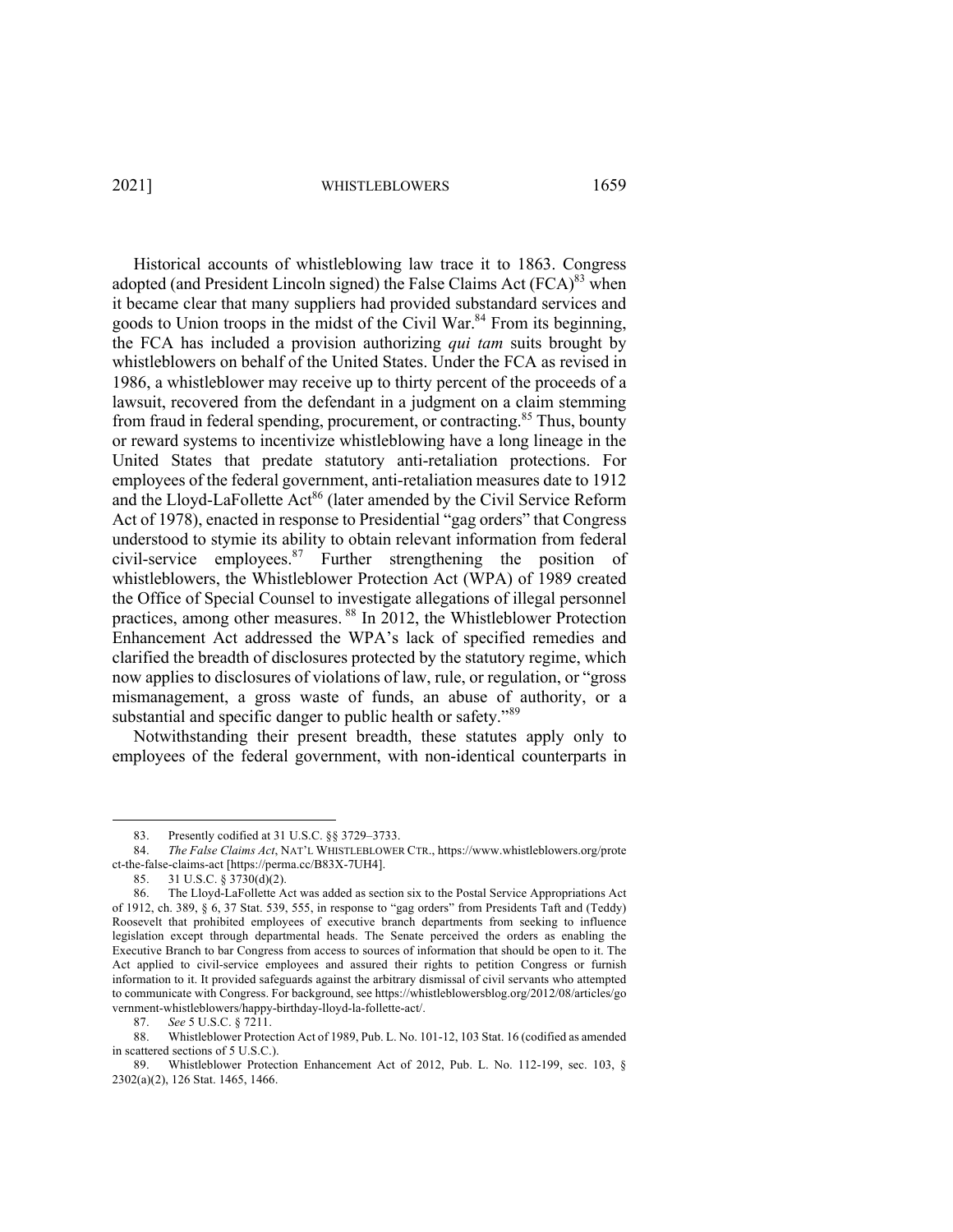state statutes that are mostly focused on protecting against retaliation.<sup>90</sup> For private-sector employees, statutory protection for whistleblowers at the federal level has a much shorter history that begins with SOX in 2002. As elaborated above, like Dodd-Frank, SOX applies only when a whistleblower's report pertains to specified types of misconduct. Additionally, statutes applicable to specific industries may address whistleblowing but also contain significant limitations on coverage. For example, although the health and pharmaceutical industries are heavily regulated by the Food and Drug Administration (FDA) through authority under the Federal Food, Drug, and Cosmetic Act (FFDCA), the FFDCA does not create whistleblower protections applicable to the pharmaceutical and cosmetic industries.<sup>91</sup> In 2011, the Food Safety Modernization Act authorized whistleblower-protective rules for the food industry.92 Thus, the extent of legally-mandated protection for employee whistleblowers in the pharmaceutical industry and in health care turns on applicable state law. On the other hand, the oldest of the federal statues—the FCA—may create a viable whistleblower claim when misconduct implicates false claims for payment by the federal government and the employee-whistleblower proceeds with a *qui tam* action.<sup>93</sup>

<sup>90.</sup> In the United Kingdom, as in the United States, whistleblower legislation was preceded by scandals and a series of public inquiries. These focused on the collapse of the BCCI bank and a catastrophic incident at a recreational facility in which an employee who identified safety lapses was dismissed after reporting them to management. *See* Elletta Sangrey Callahan, Terry Morehead Dworkin & David Lewis, *Whistleblowing: Australian, U.K., and U.S. Approaches to Disclosure in the Public Interest*, 44 VA.J. INT'L L. 879, 883 (2004). The Public Interest Disclosure Act (PIDA), enacted in 1998, creates an express exception to the duty of confidentiality that an employee owes to an employer. *See* Public Interest Disclosure Act 1998, c. 23 (UK), https://www.legislation.gov.uk/ukpga/1998/23/content s [https://perma.cc/K3Y8-9T5V], *incorporated into* the Employment Rights Act 1996, c. 18 (UK), https: //www.legislation.gov.uk/ukpga/1996/18/contents *modified* by the Enterprise and Regulatory Reform Act 2013, c. 24 (UK), https://www.legislation.gov.uk /ukpga/2013/24/contents [https://perma.cc/KZ6C-SQ25]. PIDA, which offers no financial incentives for whistleblowing, in most instances requires that internal reporting precede reporting to external audiences. PIDA's structure requires litigation before expert employee tribunals with costs beyond the reach of most employees; the statute recommends but does not require that employers adopt internalreporting procedures. For these criticisms, among others, see ALL PARTY PARLIAMENTARY GRP. FOR WHISTLEBLOWING, WHISTLEBLOWING: THE PERSONAL COST OF DOING THE RIGHT THING AND THE COST TO SOCIETY OF IGNORING IT (2019), https://docs.wixstatic.com/ugd/88d04c\_9754e54bc641443db 902cd963687cb55.pdf [https://perma.cc/HR68-DS53].

<sup>91.</sup> 21 U.S.C. §§ 301–399i.

<sup>92.</sup> *See id.* § 399d.

<sup>93.</sup> For a prominent example, see United States *ex rel.* Eckard v. GlaxoSmithKline, No. 04-CV -10375-JLT (D. Mass. Mar. 2, 2011) (Bloomberg Law). *Eckard* involved false claims arising from chronic and serious deficiencies in quality control at a manufacturing plant. This led to the public release of adulterated and defective pharmaceutical drugs that harmed those who bought them as well as false claims for payment by federal and state purchasers, as well as payment under Medicare and state Medicaid programs. The whistleblower—the corporation's manager for quality control—internally reported code violations that were not adequately investigated, then was downsized out of a job. The *qui tam* case settled for \$600 million plus interest. *See* Blue Cross Blue Shield Ass'n v. GlaxoSmithKline LLC , 417 F. Supp. 3d 531, 548 (E.D. Pa. 2019).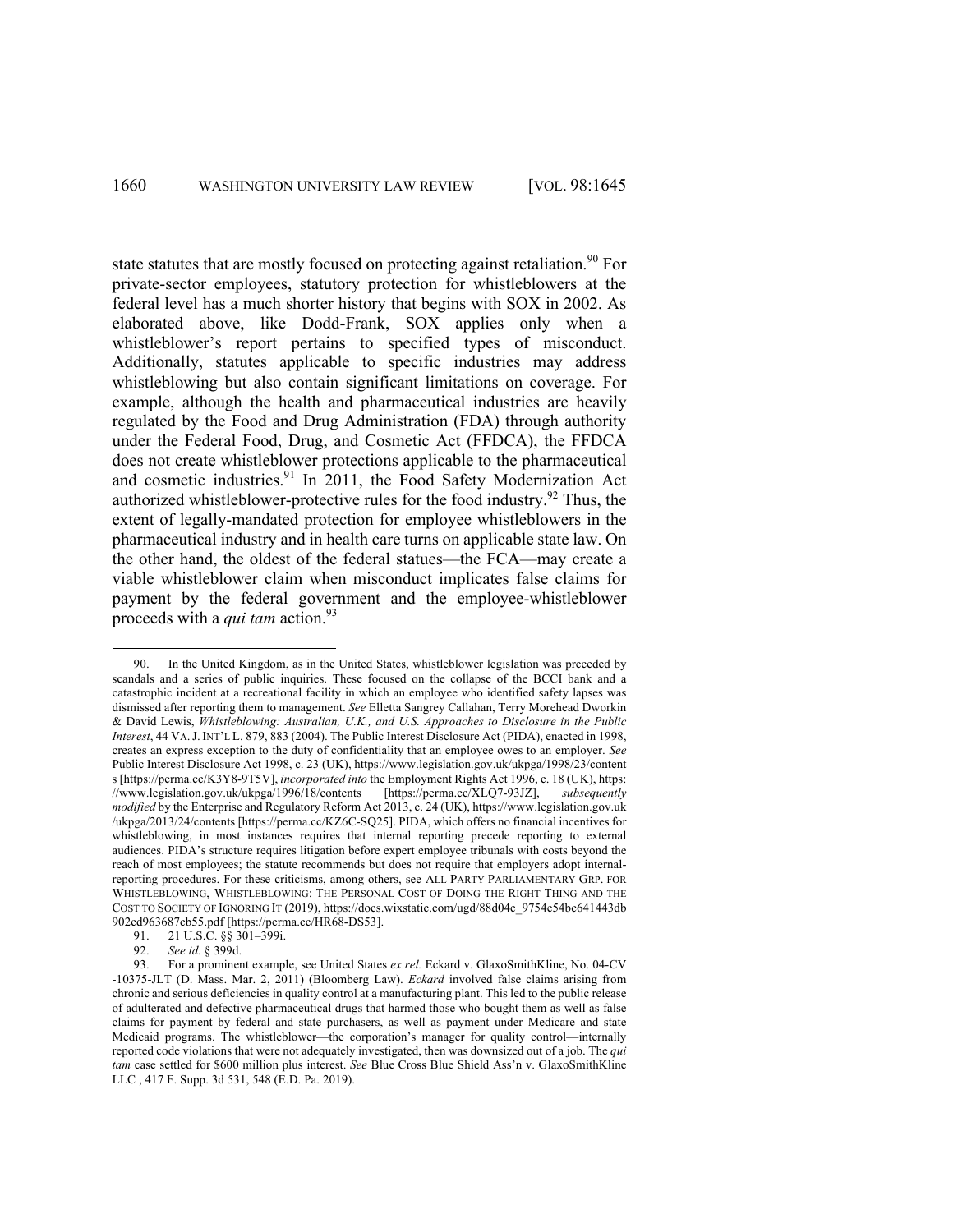On the state level, the District of Columbia and all fifty states have some form of whistleblower-protective statute. These vary widely in content and scope<sup>94</sup> but are important protections for at-will employees.<sup>95</sup> Many statutes were enacted in the wake of specific incidents when lawmakers believed that employee reporting could have prevented or ameliorated harm.<sup>96</sup> Seven states require a whistleblower to report internally before turning to an external channel.<sup>97</sup> Common law doctrines may also afford protection; in most but not all states<sup>98</sup> wrongful discharge in violation of public policy is tortious.<sup>99</sup> As applied to whistleblowers, the tort protects employees who report or inquire about conduct believed to be illegal or to violate an established professional or occupational code of conduct,<sup>100</sup> in particular one that threatens injury to a public interest as opposed to harm internalized to the corporation itself.<sup>101</sup> The wrongful-discharge tort, plus state whistleblower-protective statutes, undergird the argument advanced above that although employee-whistleblowing may theoretically breach fiduciary duties of loyalty and confidentiality, it should be protected by privilege under common law principles of tort law.<sup>102</sup>

In general, the fragmentary and episode-driven quality of whistleblowing law in the United States undercuts its capacity to facilitate effective systems of internal control and to overcome deeply entrenched opposition to organizational actors who reveal evidence suggestive of others' misconduct, whether externally or through internal channels. Acknowledging whistleblowing within formal organizational law would contribute an overlay of uniformity, at least as across business entities formed and governed under any particular state's law.

## III. REFRAMING WHISTLEBLOWING WITHIN CORPORATE GOVERNANCE

Recast as actors within a corporate governance framework, whistleblowers, the private information they reveal, and the frictions they create could facilitate the ability of directors and senior officers to better assure that the organization complies with positive law. Their ability to do so is all the more pressing in an era when, as Donald Langevoort writes, a

<sup>94.</sup> For many specifics, see Elletta Sangrey Callahan & Terry Morehead Dworkin, *The State of State Whistleblower Protection*, 38 AM. BUS. L.J. 99 (2000).

<sup>95.</sup> Leonard M. Baynes, *Just Pucker and Blow?: An Analysis of Corporate Whistleblowers, the Duty of Care, the Duty of Loyalty, and the Sarbanes-Oxley Act*, 76 ST. JOHN'S L. REV. 875, 888 (2002). 96. Callahan et al., *supra* note 90, at 882.

<sup>97.</sup> *Id.* at 891.

<sup>98.</sup> New York is a significant exception. *See* Sullivan v. Harnisch, 969 N.E.2d 758 (N.Y. 2012).

<sup>99.</sup> RESTATEMENT OF EMPLOYMENT LAW § 5.01 (AM. L. INST. 2010).

<sup>100.</sup> *Id.* § 5.02(e).

<sup>101.</sup> For the leading precedent, see *Foley v. Interactive Data Corp.*, 765 P.2d 373 (Cal. 1988).

<sup>102.</sup> *See supra* text accompanying notes 57–60.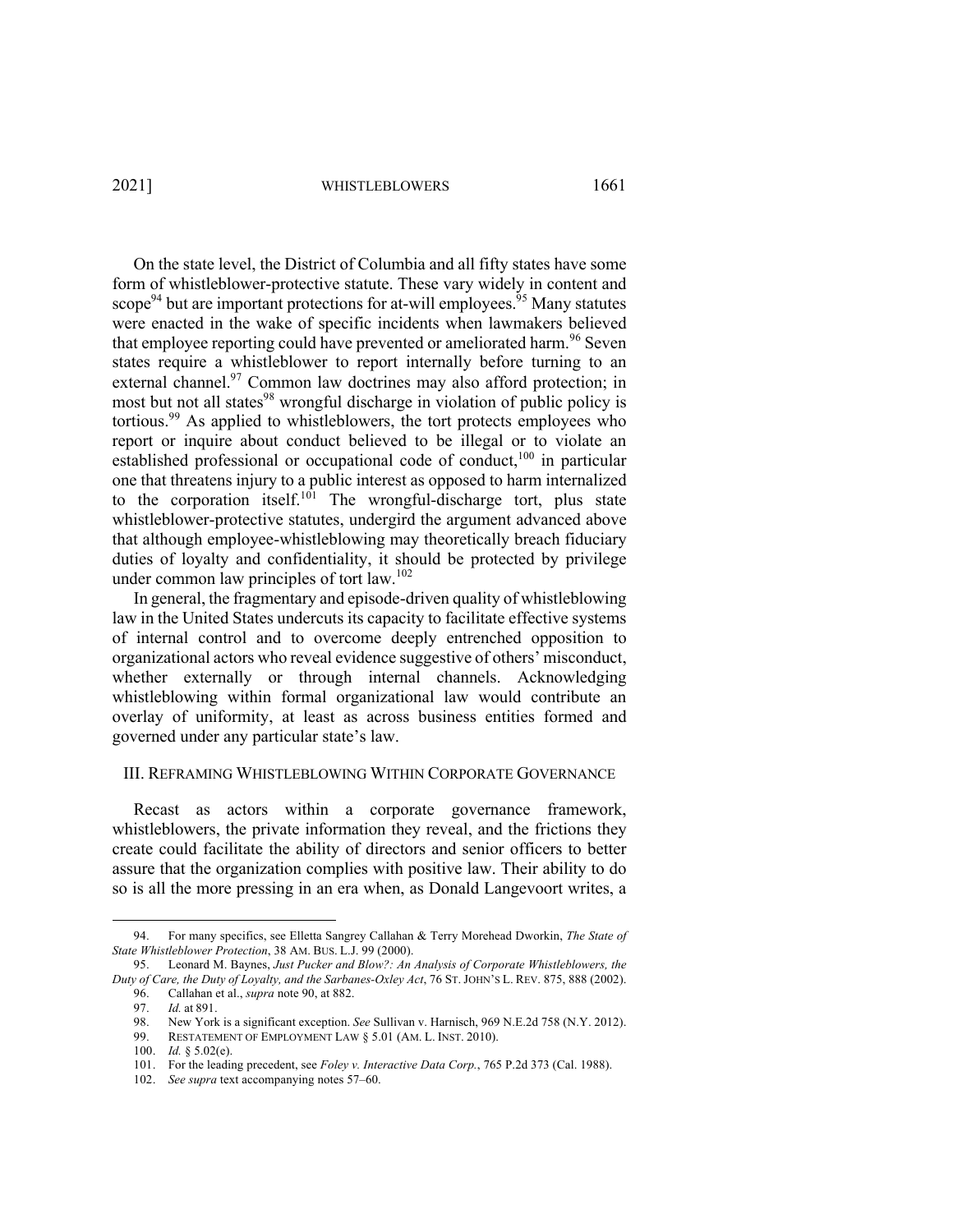parade of "all the more garish" corporate wrongdoing seems to co-exist with widespread adoption of internal compliance systems.<sup>103</sup> This section opens by sketching two recent developments in corporate law. In their articulations of directors' duties, Delaware courts have reinvigorated the component of directors' duty of loyalty that focuses on legal and regulatory compliance, assigning a proactive role to the board.<sup>104</sup> Separately, in one jurisdiction, organizational law explicitly addresses whistleblowing and subjects directors to specific responsibilities.<sup>105</sup> The section then elaborates on why whistleblowers should be formally embraced as components of corporate governance. While not a panacea for corporate misconduct, a broader understanding of governance mechanisms and actors expands the potential range of responses to the risk of wrongdoing.

# *A. Evolution in Corporate Law*

Like corporate governance, corporate law itself is less static than some academic accounts suggest and is at least potentially responsive to external circumstances. To be sure, it is always difficult—writing in the present—to discern blips versus developments with staying power. With that caveat, consider recent shifts in the Delaware jurisprudence of directors' duties as they bear on compliance with positive law. In 1996, the Court of Chancery famously articulated a fiduciary duty of oversight regarding legal and regulatory compliance in the *Caremark* case.106 A decade later, the Delaware Supreme Court situated the duty as a component of directors' duty of loyalty, with the important consequence that a director could not be shielded against liability for monetary damages on a *Caremark* claim through exculpatory language in the corporation's charter, in contrast with a claim grounded in a breach of the duty of care.<sup>107</sup> Assessing developments over the next decade, scholarly commentators find grounds for pessimism about the potential of *Caremark* claims and their potential impact on directors' engagement with compliance.<sup>108</sup> Cases from that era, few

<sup>103.</sup> Langevoort, *supra* note 13, at 942. To be sure, it is likely impossible to know the full extent to which internal compliance measures discovered wrongdoing. An earlier study (using large reported financial frauds from 1996–2004) estimated that 34% of frauds were detected internally but also cautioned this proportion may be an underestimate. Dyck, Morse & Zingales, *supra* note 3, at 2225.

<sup>104.</sup> *See infra* text accompanying notes 103–118.

<sup>105.</sup> N.Y. NOT-FOR-PROFIT CORP. LAW § 715-b (LexisNexis 2021).

<sup>106.</sup> *In re* Caremark Int'l Inc. Derivative Litig., 698 A.2d 959 (Del. Ch. 1996).

<sup>107.</sup> Stone v. Ritter, 911 A.2d 362 (Del. 2006). Exculpatory clauses are permitted to the extent consistent with the relevant provision in Delaware' corporation statute, DEL. CODE ANN. tit. 8, § 102(b)(7) (2021).

<sup>108.</sup> *See* Sean J. Griffith, *Corporate Governance in an Era of Compliance*, 57 WM. & MARY L. REV. 2075, 2113–14 (2016) (noting "episodic" judicial intervention, evisceration of directors' duty of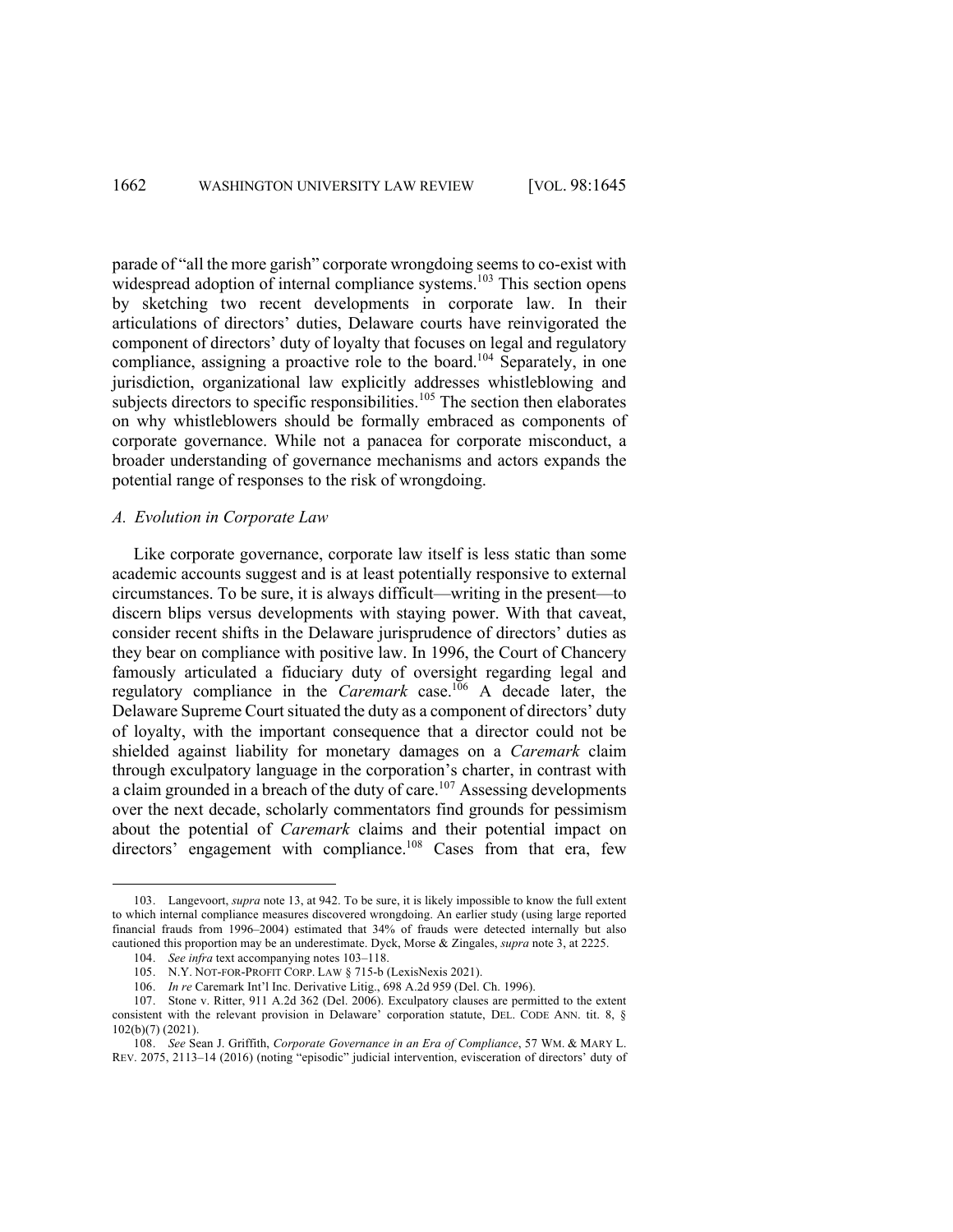resulting in liability,<sup>109</sup> imposed a pleading threshold that required the allegation of facts supporting an inference that a majority of the board intentionally caused a violation of the law or consciously disregarded it. $110$ Other events in the course of a lawsuit might also defeat liability on an otherwise meritorious claim.111 For conduct occurring deeper within the organization, liability risks for directors were few unless the facts were egregious and the corporation had no board-installed compliance system at all.

Both the tone and content of the Supreme Court's analysis of *Caremark*  claims shifted in 2019's *Marchand v. Barnhill*, in which an ice-cream manufacturer's allegedly shoddy manufacturing practices led to a listeria outbreak that contaminated its product, causing three deaths plus an operational shutdown and liquidity crisis for the company.<sup>112</sup> Qualitycontrol issues were reported to members of management, who did not report them to the board until the company issued its first product recalls; the board thereafter engaged in no in-depth discussion.<sup>113</sup> The court held that the company's nominal compliance with food-safety regulations did not suffice to establish that the board had implemented a system to monitor safety issues at the board level; the complaint alleged an absence of board-level committees or practices to inform the board about safety concerns.<sup>114</sup> And ice cream was the company's sole product, for which food-safety risks carried grave consequences for human health.<sup>115</sup> Professional commentary on *Marchand* treats it as a significant development, one law-firm memo

care by business judgment rule, and "retreat" of corporate law from turf now occupied by internal compliance functions); Langevoort, *supra* note 12, at 941 (characterizing *Caremark* as an impetus to "just do something" that invited a check-the-box approach to compliance); Miller, *supra* note 4, at 986 (noting "curiously ambivalent quality" in Delaware's approach to compliance, imposing significant obligations on directors but following through with liability only when directors do not "manifest even minimal efforts").

<sup>109.</sup> Miller, *supra* note 4, at 986 n.14 (generalizing that cases generating liability typically involve "egregious facts" plus "companies operated out of countries with poor reputations for corporate governance").

<sup>110.</sup> City of Birmingham Ret. & Relief Sys. v. Good, 177 A.3d 47, 60 n.75 (Del. 2017).

<sup>111.</sup> *See In re* Massey Energy Co. Derivative & Class Action Litig., No. 5430–VCS, 2011 WL 2176479, at \*20–21 (Del. Ch. May 26, 2011) (directors who knew that corporation had already pled guilty to criminal charges stemming from unsafe operating conditions and had suffered other adverse consequences acted inconsistently with duty of loyalty by permitting senior management to continue adversarial relationship with regulators and by failing to assure that corporation adopted policies to comply with safety regulations); *In re* Massey Energy Co. Derivative & Class Action Litig., 160 A.3d 484, 497 (Del. Ch. 2017) (dismissing derivative claims because plaintiffs lost standing due to corporation's merger, noting that *Caremark* claim would otherwise have been viable).

<sup>112.</sup> Marchand v. Barnhill, 212 A.3d 805 (Del. 2019).

<sup>113.</sup> *Id.* at 812–14.

<sup>114.</sup> *Id.* at 813, 822–23.

<sup>115.</sup> *Id.* at 809.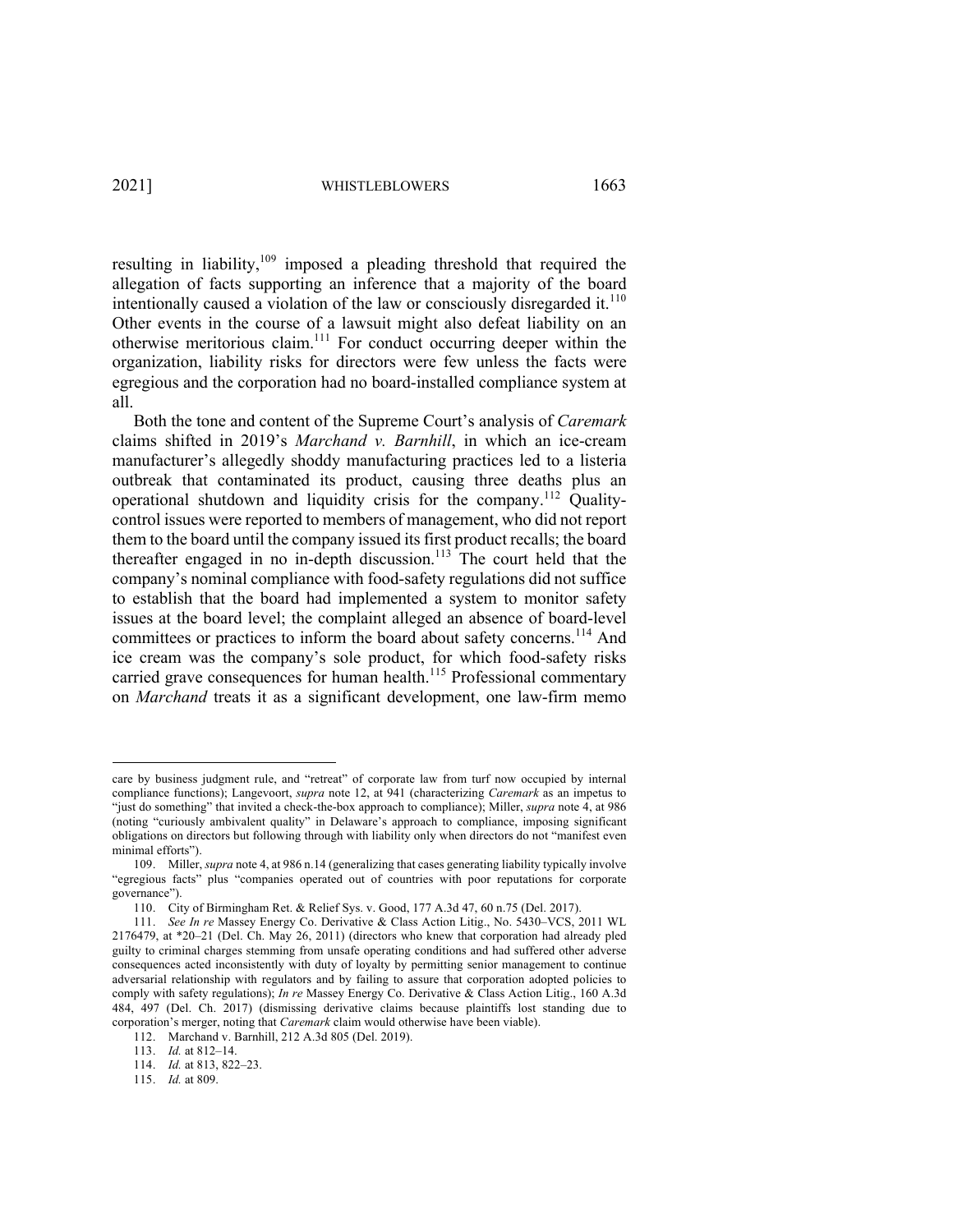concluding that it "[b]reathes [n]ew [l]ife" into *Caremark* claims.<sup>116</sup> Given the case's unquestionably bad facts, *Marchand*'s potential resuscitation of directors' liability should not be overstated, but the court's opinion seems almost nonplussed at times by the obliviousness to risk displayed by the corporation's senior management and its directors.<sup>117</sup> But the facts alleged sufficed to raise an inference that the directors failed even to attempt to assure the presence of "reasonable information and reporting systems" as *Caremark* requires, perhaps scaling back a bit on standards for establishing conscious disregard and instead emphasizing the nature and magnitude of the risks involved. 118

*Marchand* is too recent as a precedent to assess its full force, let alone its staying power over time, but the Court of Chancery treats it as refocusing attention on the gravity of a particular compliance risk in the environment in which a corporation operates. In *In re Clovis Oncology, Inc. Derivative Litigation*, the directors of a biopharma start-up allegedly ignored multiple warning signs concerning the efficacy in fighting cancer of the company's most promising drug in development, which violated internal clinical trial protocols and FDA regulations.<sup>119</sup> Under *Marchand*, these allegations supported a *Caremark* claim because they concerned a "mission critical" regulatory compliance risk for which *Marchand* requires that the directors exercise their oversight function "more rigorously."120 To be sure, whistleblower reports do not figure in either case, but both cases may be indicia of a turn in corporate-law jurisprudence toward more vigorous engagement with the importance of legal and regulatory compliance. In both cases this turn was framed as "mission critical" to the corporation's ongoing viability as a business. And in both, the risks implicated human life and health, not just business risks for the corporation.<sup>121</sup>

<sup>116.</sup> FREDERICK B. THOMAS,JODI A. SIMALA, ANDREW J. NOREUIL, RYAM H. FERRIS & THOMAS C. SANTORA., MAYER BROWN, LEGAL UPDATE: DELAWARE DECISION BREATHES NEW LIFE INTO BAD FAITH CLAIMS AGAINST DIRECTORS (2019), https://www.mayerbrown.com/-/media/files/perspectivesevents/publications/2019/07/delaware-decisionnew.pdf [https://perma.cc/ET3E-JFJB].

<sup>117.</sup> For example, senior management allegedly "turned a blind eye to red and yellow flags" waved before it, not just by internal tests but by food-safety regulators "until it was too late." *Marchand*, 212 A.3d at 811. For its part, the board allegedly made no effort to establish "reasonable compliance system[s] and protocols" concerning "the obviously most central consumer safety and legal compliance issue facing the company." *Id.* at 824.

<sup>118.</sup> *Id.* at 822 n.106 (quoting *In re* Caremark Int'l Inc. Derivative Litig., 698 A.2d 959, 971 (Del. Ch.1996)).

<sup>119.</sup> *In re* Clovis Oncology, Inc. Derivative Litig., No. 2017-0222-JRS, 2019 WL 4850188, at \*1 (Del. Ch. Oct. 1, 2019); *see also* Hughes v. Hu, No. 2019-0112-JTL, 2020 WL 1987029, at \*16 (Del. Ch. Apr. 27, 2020) (finding facts alleged in complaint created pleading-stage inference of bad-faith conduct by members of audit committee in failing to provide oversight in light of company's history of flawed financial reporting (citing *Marchand*, 212 A.3d at 821)).

<sup>120.</sup> *In re Clovis*, 2019 WL 4850188, at \*13.

<sup>121.</sup> For further discussion of the resurgence of *Caremark* claims and the causes, see Roy Shapira, *A New* Caremark *Era: Causes and Consequences*, 98 WASH. U. L. REV. 1855, 1865–79 (2021).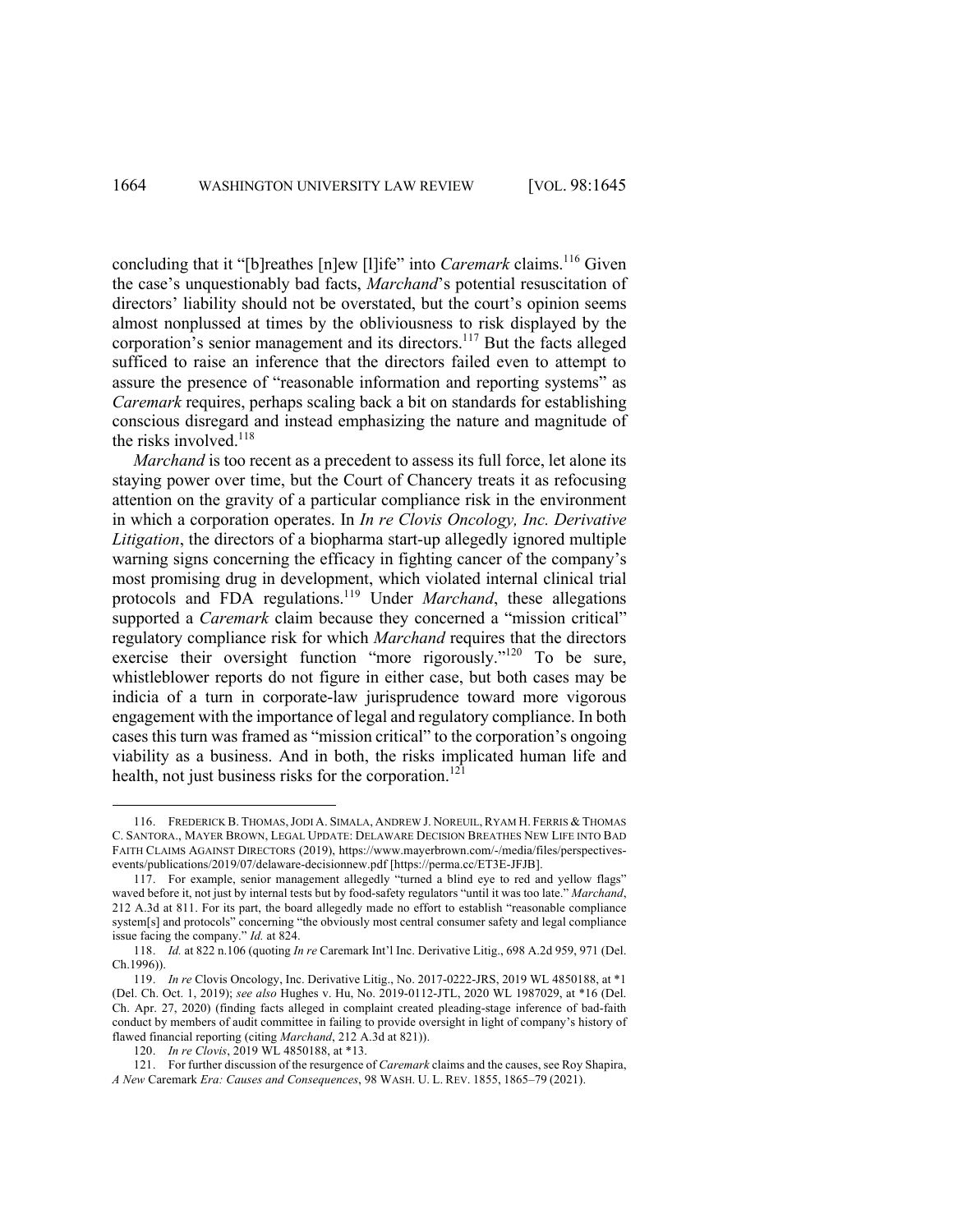Corporate law also evolves at the level of change in organizational statutes that enable corporate formation and furnish both mandatory and enabling rules on an ongoing basis. As amended in 2013, the New York Not-for-Profit Corporation Act mandates that directors of corporations with twenty or more employees and revenues in excess of \$1 million in the prior fiscal year adopt and oversee the implementation of compliance policies with whistleblower components.<sup>122</sup> As amended, the Act mandates the contents of whistleblower policies: policies must (1) protect against retaliation, persons "who report suspected improper conduct"; (2) provide for a designated administrator who shall be a director, officer, or employee; and (3) assure that the subject of a whistleblower complaint is not present for deliberations concerning it.<sup>123</sup> Still open to dispute is whether the statutory provision supports an implied private cause of action for whistleblowing employees who suffer retaliation.<sup>124</sup>

Reconsidering the governance role of whistleblowers is consistent with these recent indicia of evolution in corporate law and governance. Consistent with Ronald Gilson's observation, legislatures as well as courts specify the law further when "self-generated governance is less than social welfare demands." $125$  In this light, scholarship that premises corporate governance as singly focused on agency costs stemming from misaligned incentives as between shareholders and managers can seem dated or incomplete.126 Likewise, understanding governance as a purely internal arrangement that does not generate substantial effects on third parties that

<sup>122.</sup> N.Y. NOT-FOR-PROFIT CORP. LAW § 715-b (LexisNexis 2021). The amendment, part of the Non-Profit Revitalization Act of 2013, also applies to the Estates, Powers and Trusts Law. Non-Profit Revitalization Act of 2013, ch. 549, 2013 N.Y. Laws 1400. A further amendment in 2016 eliminated a requirement that whistleblower policies be overseen and adopted only by independent directors. Act of Nov. 28, 2016, ch. 466, sec. 11, § 715-b(b)(2), 2016 N.Y. Laws 947, 951. By mandating the adoption of whistleblower policies, the amendment goes further than IRS Form 990 for charitable non-profits, which asks whether the organization has a whistleblower policy. *See* Jean Gordon Carter, *Best Practices for Exempt Organizations and Form 990*, J. OF ACCT. (Sept. 1, 2020), https://www.journalofaccountancy.co m/issues/2010/sep/20102725.html [https://perma.cc/G4D5-V7KA]. These provisions (and the Form 990 question) complement a portion of SOX, which imposes criminal liability in the event of retaliation against whistleblowers who report federal offences and in the event of destruction of records with intent to obstruct a federal investigation. 18 U.S.C. §§ 1513(e), 1519.

<sup>123.</sup> N.Y. NOT-FOR-PROFIT CORP. LAW § 715-b (LexisNexis 2021).

<sup>124.</sup> *See* Joshi v. Trs. of Columbia Univ. in N.Y., No. 17-CV-4112, 2018 WL 2417846, at \*11 (S.D.N.Y. May 29, 2018) (implying private cause of action given statute's express concern with employees of non-profits and noting split between state-court cases). *Compare* Pietra v. Poly Prep Country Day Sch., No. 506586/2015 (N.Y. Sup. Ct. Oct. 7, 2016) (implying cause of action), *with* Ferris v. Lustgarten Found., No. 606353/16 (N.Y. Sup. Ct. Jan. 17, 2017) (declining to imply cause of action).

<sup>125.</sup> Gilson, *supra* note 1, at 8.

<sup>126.</sup> *See* Christopher M. Bruner, *Methods of Comparative Corporate Governance*, *in* RESEARCH HANDBOOK ON COMPARATIVE CORPORATE GOVERNANCE (Afra Afsharipour & Martin Gelter eds., forthcoming June 2021) (manuscript at 9) (on file with author).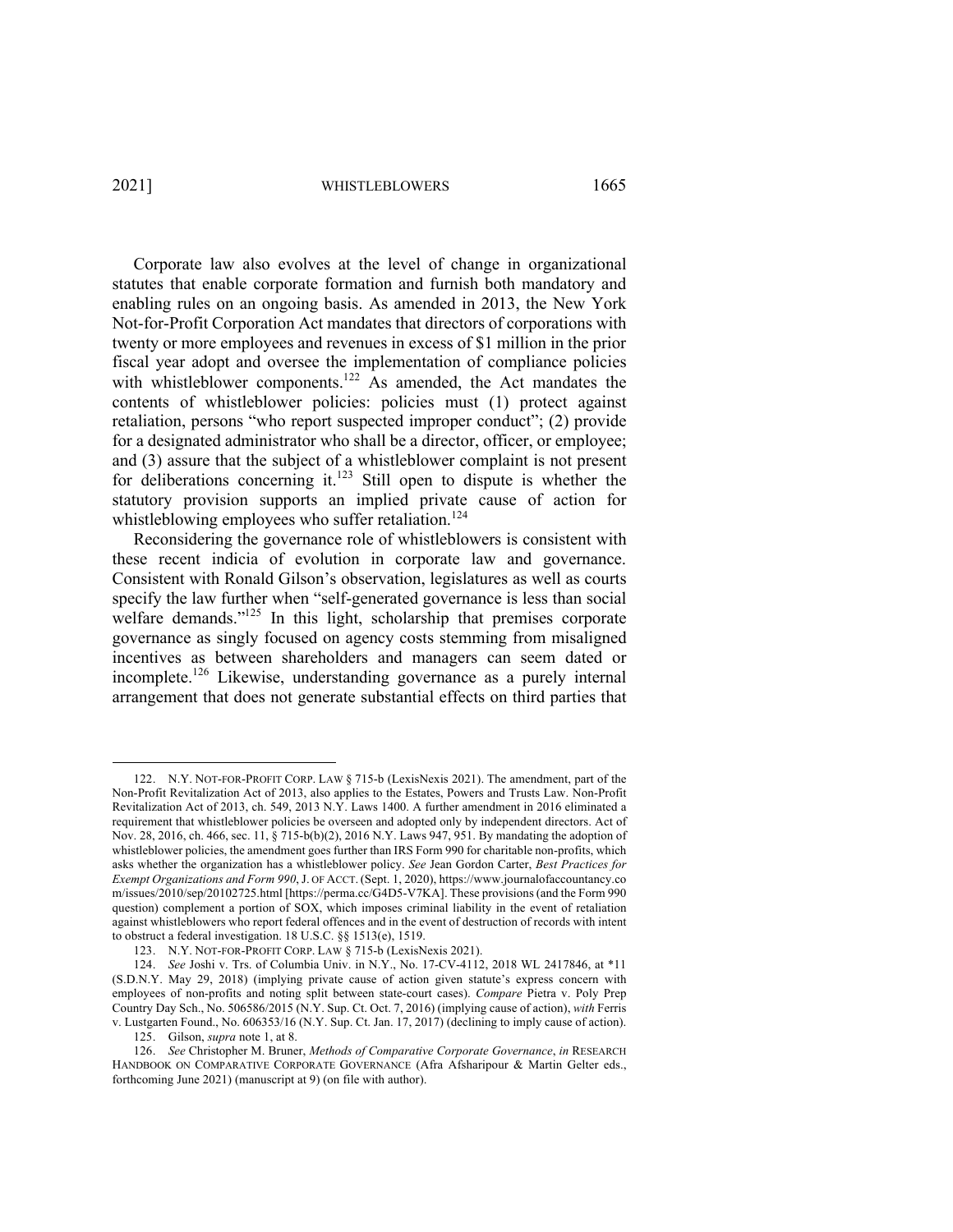cannot be addressed by other bodies of law or regulation can slight the contemporary significance of internal compliance systems and processes.<sup>127</sup>

## *B. Whistleblowers as Governance Actors*

Repositioned as governance actors, whistleblowers could better facilitate corporate compliance with positive law. This objective entails focusing on internal reporting because it serves as a more immediate source of information to inform managerial decisions and the board.<sup>128</sup> Whistleblowers might formally be designated governance actors through two routes: one specific to particular firms, the other more general. As some corporations have done,<sup>129</sup> whistleblowing could be made a duty imposed by individual firms on employees and other agents. What the duty would specifically require, and how the corporation handles whistleblower reports, would fall within the decision-making province of individual firms. Alternatively (or additionally), state-level organizational law could address whistleblowing, imposing requirements comparable to those in the New York statute discussed above.<sup>130</sup> Changes at the level of organizational law would assure greater uniformity, at least for internal whistleblowing, and may more effectively engage the attention of boards of directors and senior management. What both routes share is their potential to signal—to potential whistleblowers, their colleagues, and audiences external to the corporation—that reporting potential wrongdoing is compatible with the corporation's own norms, thereby helping to offset reluctance to report and reduce the adverse extra-legal consequences anticipated and borne by many whistleblowers. Both routes, like formal measures more generally, "signalize" (in Lon Fuller's term) the appropriateness of certain conduct.<sup>131</sup> Both have potential to defuse the effect of cultural inhibitions against reporting potential wrongdoing and to offset if not rewrite extra-legal (or cultural) understandings of "what is 'not done."<sup>132</sup>

<sup>127.</sup> *See, e.g.*, Griffith, *supra* note 108, at 2079 (stating that "corporate governance arrangements both are and ought to be the product of a bargain between shareholders and managers," in contrast to compliance, externally imposed pursuant to "the directive of a government enforcer").

<sup>128.</sup> The independent value of external reporting is beyond the scope of this article, as are the complex causal links between it and internal reporting.

<sup>129.</sup> *See* Miller, *supra* note 4, at 996.

<sup>130.</sup> *See supra* text accompanying notes 122–124.

<sup>131.</sup> For the "signalize" term, see Lon L. Fuller, *Consideration and Form*, 41 COLUM. L. REV. 799, 801 (1941). Fuller's specific focus is the functions served by the formal consideration requirement for contract formation, but his point reaches more broadly.

<sup>132.</sup> On culture in the context of corporate governance as a widely known and often unspoken understanding of "what goes with what" and "[w]hat is 'not done,'" see Amir N. Licht, *Culture and Law in Corporate Governance*, *in* THE OXFORD HANDBOOK OF CORPORATE LAW AND GOVERNANCE, *supra* note 1, at 129, 131.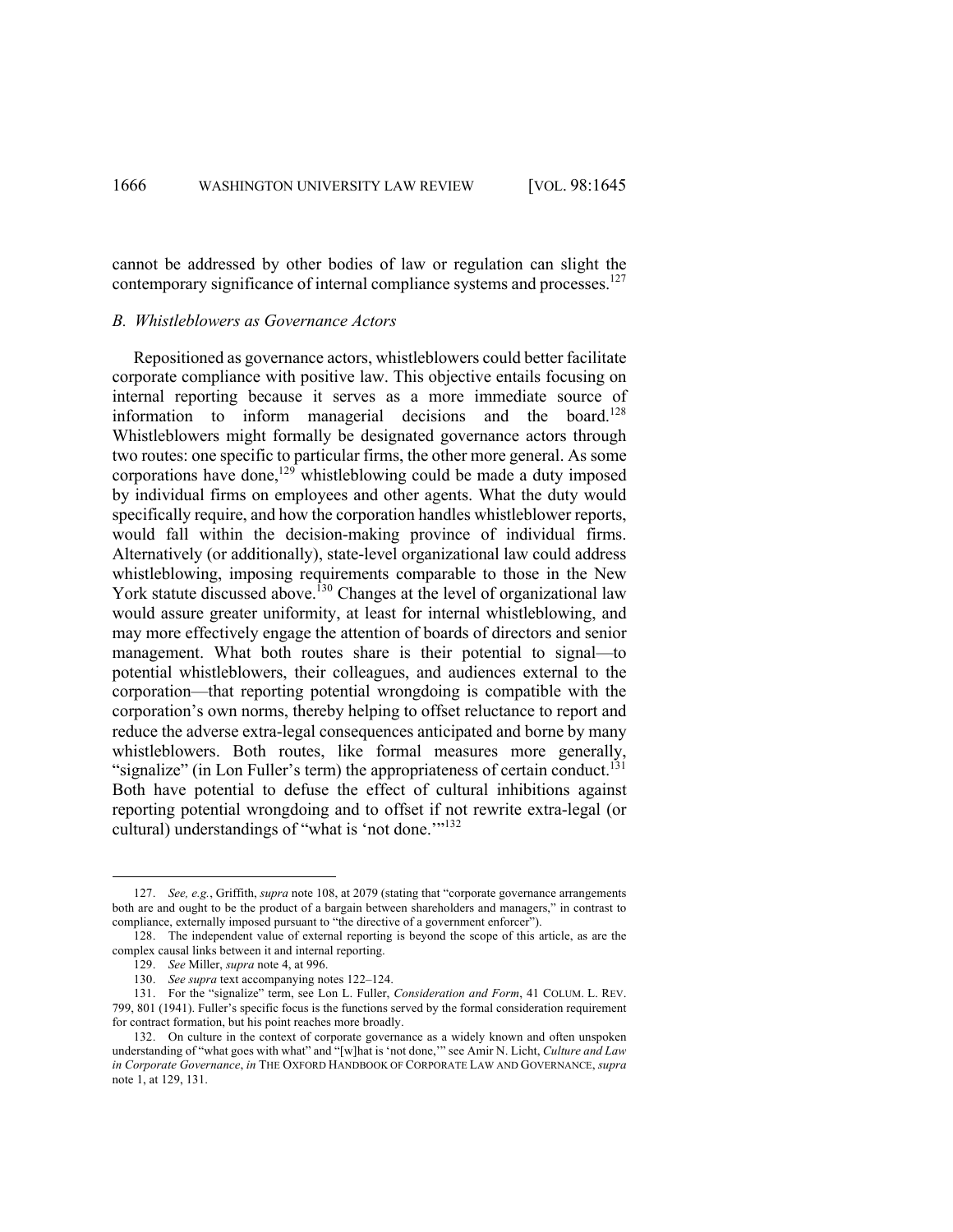Addressing whistleblowing through state-level organizational law has the stronger prospect for enlisting the attention of directors and senior management because amendments to foundational organizational statutes can impose mandates on the board itself. This route may additionally hold more promise in circumstances in which some directors and CEOs could be tempted to suppress whistleblowers' reports or avoid their implications because it underscores the linkage between whistleblowing policies and legal compliance, as well as their institutional gravity. To be sure, aspects of implementation would be delegated, whether to board committees, officers, or deeper within the organization, but the initial and non-delegable responsibility concerning system design should be the board's. Further gravitas could be associated with a whistleblowing system if a committee of the board—perhaps the audit committee or a committee charged with risk management—bore explicit responsibility for ongoing monitoring and reporting to the entire board.

Additionally, enlisting organs of governance at this level could increase the likelihood that whistleblower reports are used more effectively, regardless of which personnel bear front-line responsibility for initial investigations. Failure to make good use of such reports is an ongoing refrain in retrospective studies of corporate scandals. Veronica Root Martinez identifies the significance of informational silos in large organizations, aggravated by one-by-one investigations of whistleblower reports unaccompanied by aggregation.<sup>133</sup> Thus, although Wells Fargo had robust compliance programs based on the Organizational Sentencing Guidelines, the bank became known as an exemplar of persistent and avoidable misconduct, evidenced in retrospect by whistleblower reports of retaliation against employees who attempted to alert their superiors to fraudulent activity.<sup>134</sup> And cross-silo patterns suggestive of failed incentive structures and weak internal controls went unidentified.<sup>135</sup> Reducing the height of information silos and imposing the broader analytic perspective requisite to aggregation require direction and support from senior levels, which a mandatory role for the board and a board committee should facilitate.

Finally, state-level organizational law is the source of directors' duties, including the *Caremark* and *Marchand* duties to monitor detailed above. Ongoing concern at the board level with a corporation's compliance with positive law and regulation would be facilitated by more effective structures and practices concerning whistleblowing, which through its propensity to create friction can supplement and correct information the board otherwise

<sup>133.</sup> Martinez, *supra* note 2, at 294.

<sup>134.</sup> *Id.* at 252 n.6.

<sup>135.</sup> *Id.* at 257, 291.